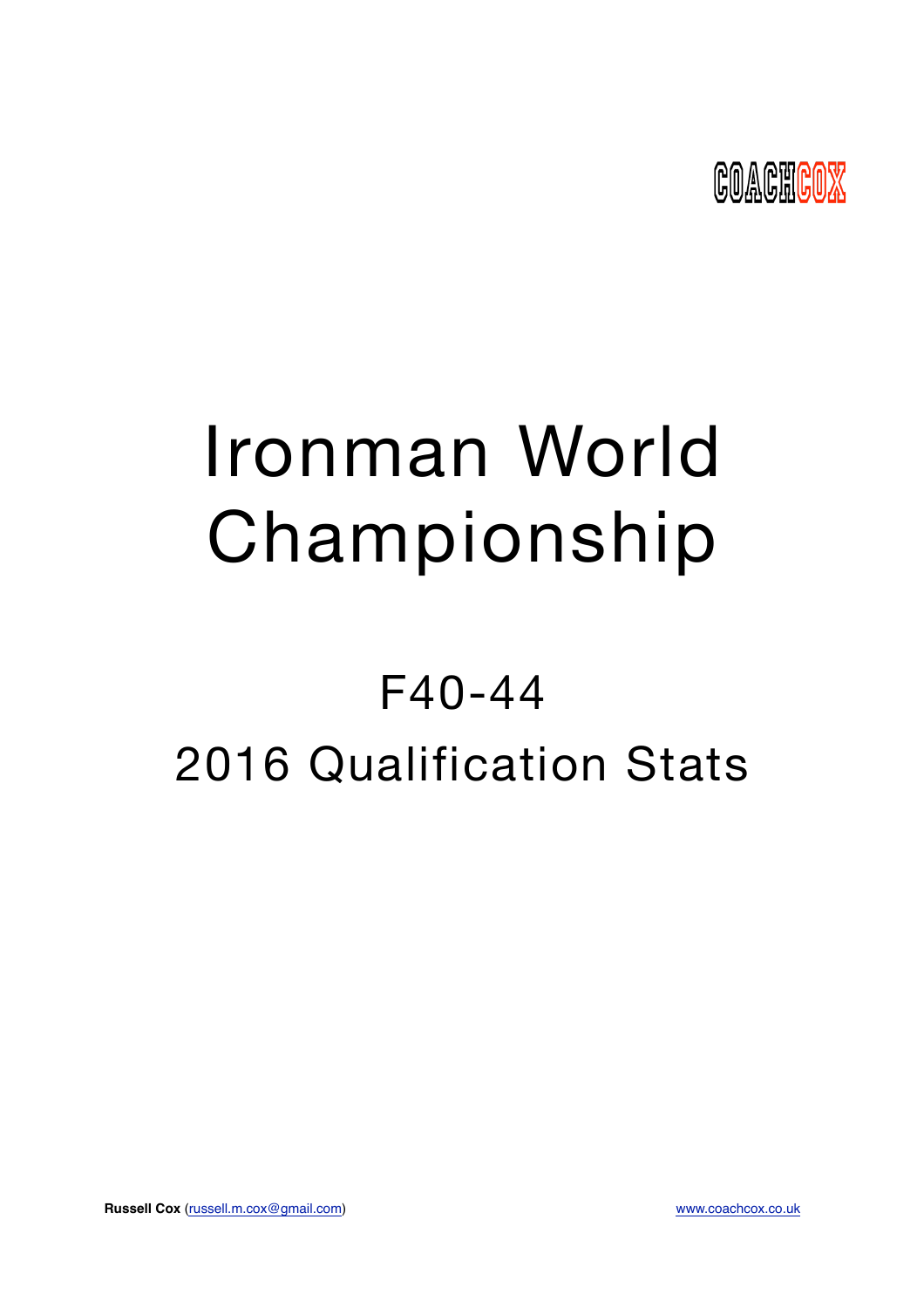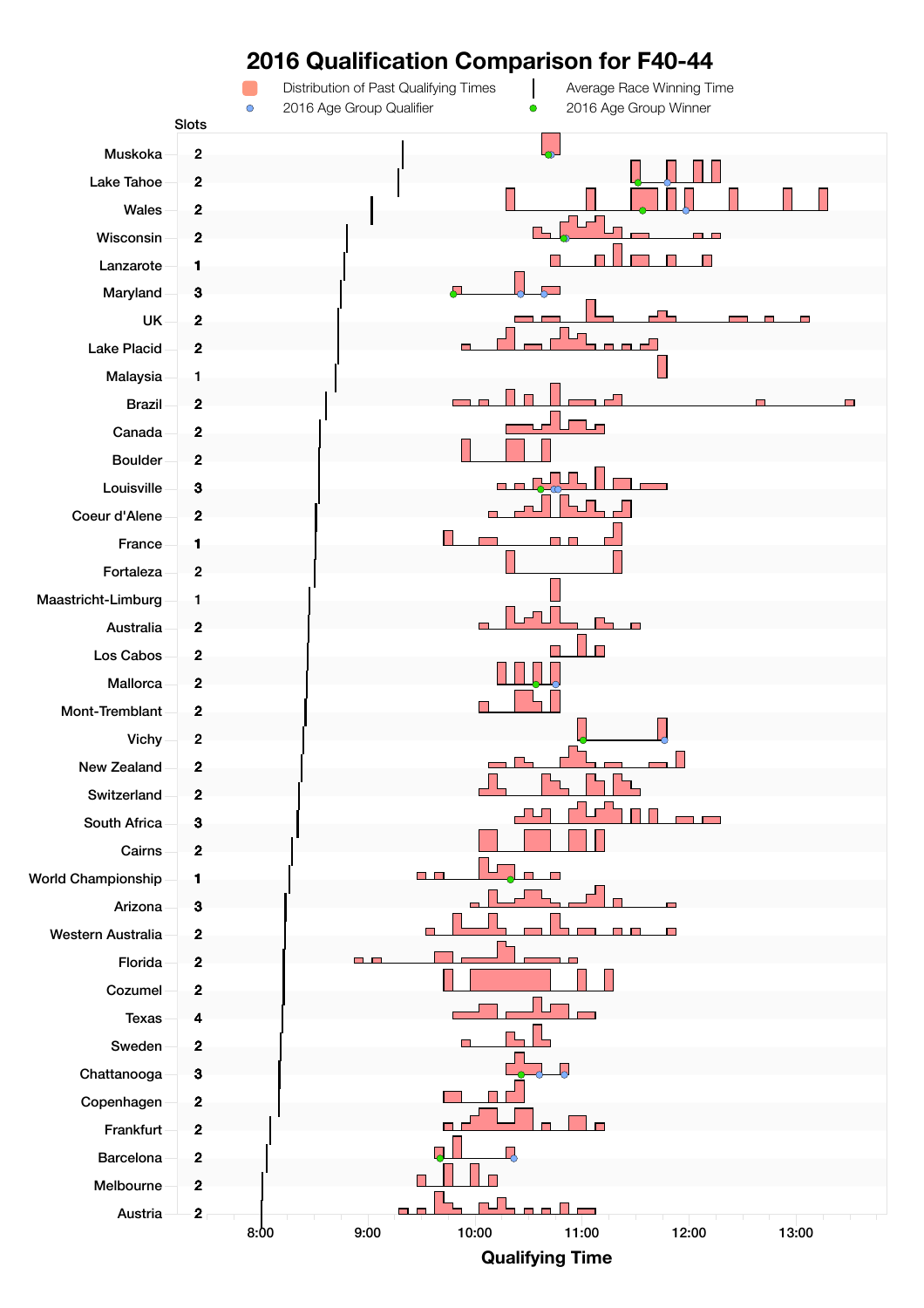## F40-44 Past Qualifying Times

## **Ironman Vichy (2 Kona Slots)**

| Year    | <b>Female Winning Time</b> | <b>Age Group Winning Time</b> | 2nd Place Age Group Time |
|---------|----------------------------|-------------------------------|--------------------------|
| 2015    | 9:25:27                    | 11:00:38                      | 11:46:13                 |
| Average | 9:25:27                    | 11:00:38                      | 11:46:13                 |

#### **Ironman Muskoka (2 Kona Slots)**

| Year    | <b>Female Winning Time</b> | <b>Age Group Winning Time</b> | 2nd Place Age Group Time |
|---------|----------------------------|-------------------------------|--------------------------|
| 2015    | 9:53:37                    | 10:41:10                      | 10:42:45                 |
| Average | 9:53:37                    | 10:41:10                      | 10:42:45                 |

#### **Ironman Wisconsin (2 Kona Slots)**

| Year    | <b>Female Winning Time</b> | <b>Age Group Winning Time</b> | 2nd Place Age Group Time |
|---------|----------------------------|-------------------------------|--------------------------|
| 2003    | 9:46:28                    | 11:05:10                      | 11:20:02                 |
| 2004    | 10:05:40                   | 11:20:27                      | 11:35:50                 |
| 2005    | 10:11:22                   | 12:04:16                      | 12:15:04                 |
| 2006    | 10:01:22                   | 10:53:23                      | 11:29:50                 |
| 2007    | 9:37:03                    | 11:08:19                      | 11:10:27                 |
| 2008    | 9:47:25                    | 10:34:52                      | 10:49:49                 |
| 2009    | 9:43:59                    | 11:10:57                      | 11:13:00                 |
| 2010    | 9:27:26                    | 10:54:02                      | 10:59:42                 |
| 2011    | 9:41:03                    | 11:04:56                      | 11:07:52                 |
| 2012    | 9:34:35                    | 11:02:00                      | 11:03:27                 |
| 2013    | 9:47:07                    | 10:34:13                      | 10:53:02                 |
| 2014    | 9:30:08                    | 10:39:41                      | 10:55:22                 |
| 2015    | 10:08:05                   | 10:49:44                      | 10:51:06                 |
| Average | 9:47:49                    | 11:01:41                      | 11:12:39                 |

#### **Ironman Wales (2 Kona Slots)**

| Year    | <b>Female Winning Time</b> | <b>Age Group Winning Time</b> | 2nd Place Age Group Time |
|---------|----------------------------|-------------------------------|--------------------------|
| 2011    | 10:15:23                   | 11:02:57                      | 11:28:31                 |
| 2012    | 9:45:09                    | 10:20:10                      | 11:49:31                 |
| 2013    | 9:51:21                    | 12:55:29                      | 13:13:30                 |
| 2014    | 10:57:26                   | 11:38:55                      | 12:22:58                 |
| 2015    | 9:56:31                    | 11:33:58                      | 11:58:11                 |
| Average | 10:09:10                   | 11:30:17                      | 12:10:32                 |

#### **Ironman Lake Tahoe (2 Kona Slots)**

| Year    | <b>Female Winning Time</b> | <b>Age Group Winning Time</b> | 2nd Place Age Group Time |
|---------|----------------------------|-------------------------------|--------------------------|
| 2013    | 9:58:53                    | 12:03:28                      | 12:17:29                 |
| 2015    | 10:28:55                   | 11:31:22                      | 11:47:47                 |
| Average | 10:13:54                   | 11:47:25                      | 12:02:38                 |

#### **Ironman Mallorca (2 Kona Slots)**

| Year    | <b>Female Winning Time</b> | <b>Age Group Winning Time</b> | 2nd Place Age Group Time |
|---------|----------------------------|-------------------------------|--------------------------|
| 2014    | 9:24:17                    | 10:14:47                      | 10:25:22                 |
| 2015    | 9:24:48                    | 10:34:11                      | 10:45:16                 |
| Average | 9:24:32                    | 10:24:29                      | 10:35:19                 |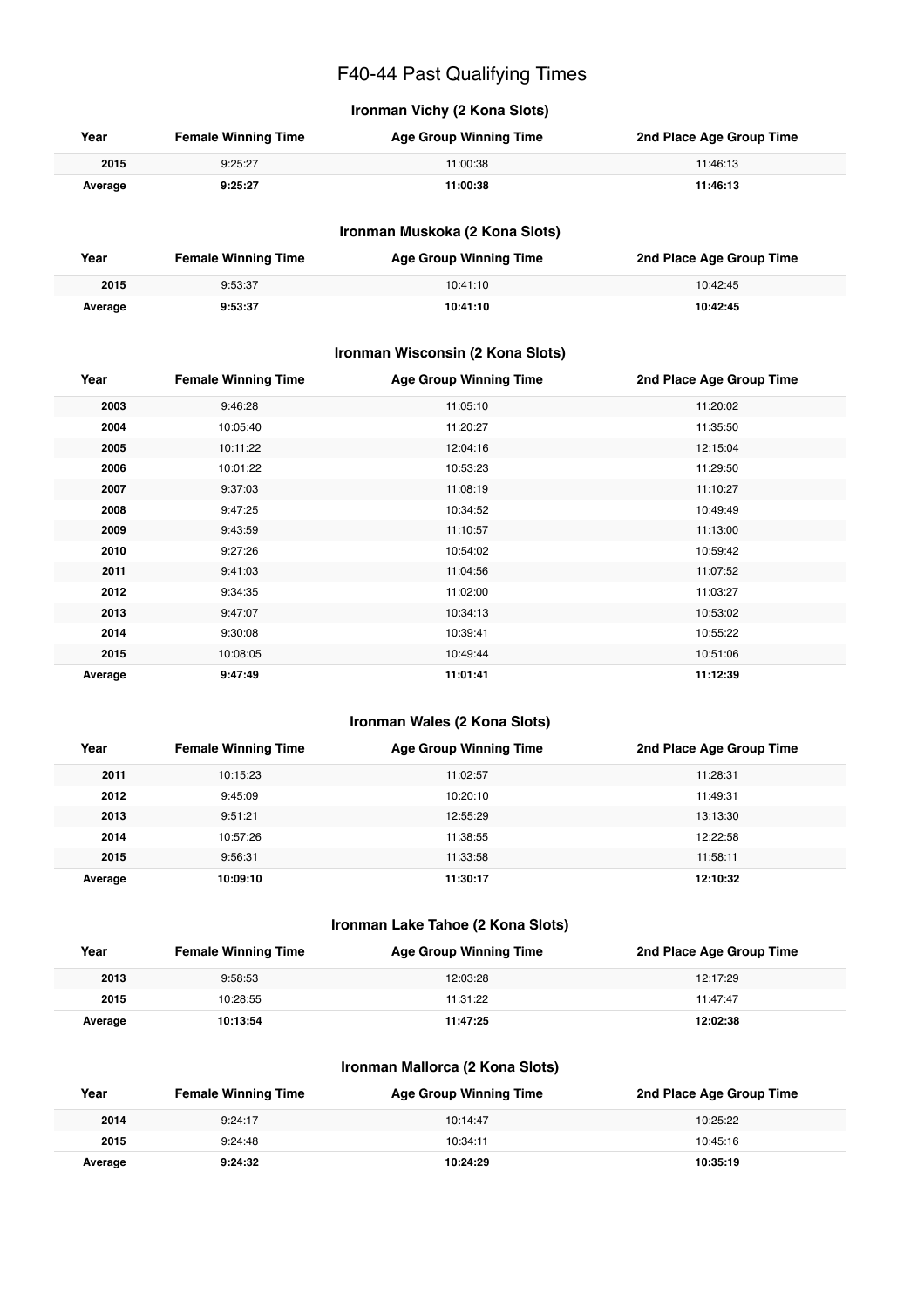#### **Ironman Chattanooga (3 Kona Slots)**

| Year    | <b>Female Winning Time</b> | <b>Age Group Winning Time</b> | 3rd Place Age Group Time |
|---------|----------------------------|-------------------------------|--------------------------|
| 2014    | 8:54:55                    | 10:22:20                      | 10:29:04                 |
| 2015    | 8:56:00                    | 10:25:57                      | 10:50:08                 |
| Average | 8:55:27                    | 10:24:08                      | 10:39:36                 |

## **Ironman Barcelona (2 Kona Slots)**

| Year    | <b>Female Winning Time</b> | <b>Age Group Winning Time</b> | 2nd Place Age Group Time |
|---------|----------------------------|-------------------------------|--------------------------|
| 2014    | 8:49:21                    | 9:49:46                       | 9:51:36                  |
| 2015    | 8:46:44                    | 9:40:31                       | 10:21:50                 |
| Average | 8:48:02                    | 9:45:08                       | 10:06:43                 |

## **Ironman World Championship (1 Kona Slots)**

| Year    | <b>Female Winning Time</b> | <b>Age Group Winning Time</b> |
|---------|----------------------------|-------------------------------|
| 2004    | 9:50:04                    | 10:47:29                      |
| 2005    | 9:09:30                    | 10:12:00                      |
| 2006    | 9:18:31                    | 10:03:06                      |
| 2007    | 9:08:45                    | 10:29:30                      |
| 2008    | 9:06:23                    | 10:20:36                      |
| 2009    | 8:54:02                    | 10:15:05                      |
| 2010    | 8:58:36                    | 10:02:35                      |
| 2011    | 8:55:08                    | 9:32:05                       |
| 2012    | 9:15:54                    | 10:13:42                      |
| 2013    | 8:52:14                    | 9:41:40                       |
| 2014    | 9:00:55                    | 10:06:22                      |
| 2015    | 8:57:57                    | 10:19:57                      |
| Average | 9:07:19                    | 10:10:20                      |

### **Ironman Louisville (3 Kona Slots)**

| Year    | <b>Female Winning Time</b> | <b>Age Group Winning Time</b> | 3rd Place Age Group Time |
|---------|----------------------------|-------------------------------|--------------------------|
| 2007    | 9:23:22                    | 11:11:59                      | 11:26:36                 |
| 2008    | 9:54:17                    | 11:37:24                      | 11:44:49                 |
| 2010    | 9:33:15                    | 10:13:53                      | 11:22:12                 |
| 2011    | 9:38:14                    | 10:32:35                      | 10:55:54                 |
| 2012    | 9:36:27                    | 10:25:09                      | 11:10:34                 |
| 2013    | 9:29:02                    | 10:41:04                      | 10:53:09                 |
| 2014    | 9:31:19                    | 10:56:48                      | 11:07:39                 |
| 2015    | 10:00:04                   | 10:36:51                      | 10:46:34                 |
| Average | 9:38:15                    | 10:46:57                      | 11:10:55                 |

## **Ironman Maryland (3 Kona Slots)**

| Year    | <b>Female Winning Time</b> | <b>Age Group Winning Time</b> | 3rd Place Age Group Time |
|---------|----------------------------|-------------------------------|--------------------------|
| 2014    | 9:26:02                    | 10:23:59                      | 10:46:06                 |
| 2015    | 9:42:56                    | 9:47:56                       | 10:38:46                 |
| Average | 9:34:29                    | 10:05:57                      | 10:42:26                 |

### **Ironman Los Cabos (2 Kona Slots)**

| Year    | <b>Female Winning Time</b> | Age Group Winning Time | 2nd Place Age Group Time |
|---------|----------------------------|------------------------|--------------------------|
| 2013    | 9:35:34                    | 10:57:37               | 11:09:58                 |
| 2014    | 9:16:43                    | 10:46:05               | 10:57:32                 |
| Average | 9:26:08                    | 10:51:51               | 11:03:45                 |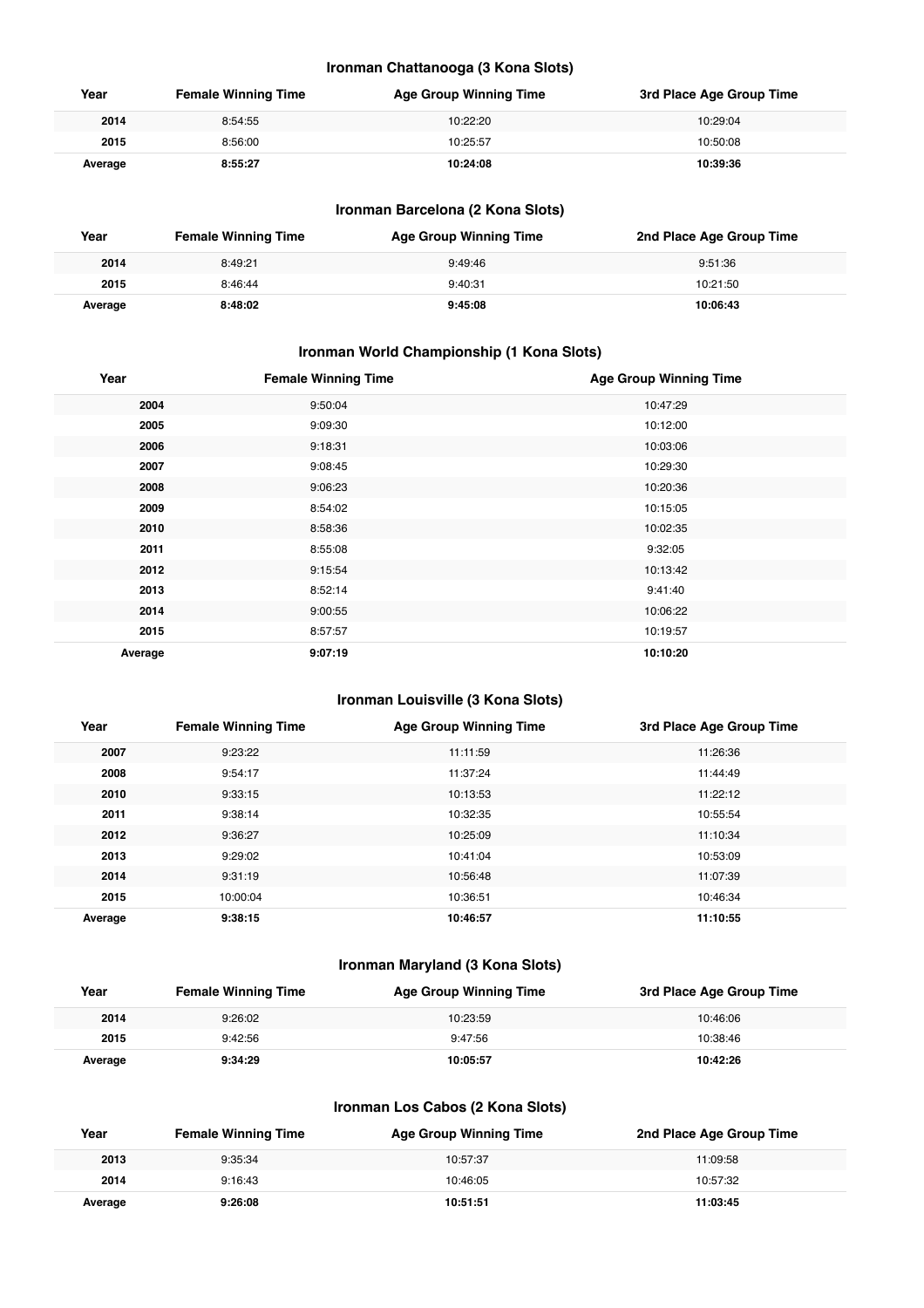#### **Ironman Florida (2 Kona Slots)**

| Year    | <b>Female Winning Time</b> | <b>Age Group Winning Time</b> | 2nd Place Age Group Time |
|---------|----------------------------|-------------------------------|--------------------------|
| 2004    | 9:28:54                    | 10:16:01                      | 10:43:48                 |
| 2005    | 9:33:09                    | 10:37:18                      | 10:39:20                 |
| 2006    | 9:28:28                    | 10:32:26                      | 10:56:06                 |
| 2007    | 9:05:35                    | 9:41:38                       | 10:08:17                 |
| 2008    | 9:07:48                    | 10:02:58                      | 10:22:18                 |
| 2009    | 9:08:38                    | 10:14:57                      | 10:22:29                 |
| 2010    | 9:07:49                    | 9:55:19                       | 9:58:09                  |
| 2011    | 8:55:10                    | 9:46:22                       | 10:13:56                 |
| 2012    | 8:51:35                    | 10:14:48                      | 10:20:05                 |
| 2013    | 8:43:07                    | 9:40:59                       | 9:44:59                  |
| 2014    | 8:01:47                    | 8:52:46                       | 9:06:31                  |
| Average | 9:02:54                    | 9:59:35                       | 10:14:10                 |

## **Ironman Fortaleza (2 Kona Slots)**

| Year    | <b>Female Winning Time</b> | Age Group Winning Time | 2nd Place Age Group Time |
|---------|----------------------------|------------------------|--------------------------|
| 2014    | 9:09:20                    | 10:22:20               | 11:19:36                 |
| Average | 9:09:20                    | 10:22:20               | 11:19:36                 |

## **Ironman Malaysia (1 Kona Slots)**

| Year    | <b>Female Winning Time</b> | <b>Age Group Winning Time</b> |
|---------|----------------------------|-------------------------------|
| 2014    | 9:26:38                    | 11:44:01                      |
| Average | 9:26:38                    | 11:44:01                      |

## **Ironman Arizona (3 Kona Slots)**

| Year    | <b>Female Winning Time</b> | <b>Age Group Winning Time</b> | 3rd Place Age Group Time |
|---------|----------------------------|-------------------------------|--------------------------|
| 2005    | 9:44:02                    | 11:06:03                      | 11:11:31                 |
| 2006    | 9:12:53                    | 10:43:25                      | 11:05:14                 |
| 2007    | 9:36:40                    | 11:08:47                      | 11:19:05                 |
| 2008    | 9:21:06                    | 10:10:01                      | 10:41:01                 |
| 2009    | 9:21:06                    | 10:10:01                      | 10:41:01                 |
| 2010    | 9:09:19                    | 10:30:23                      | 10:34:17                 |
| 2011    | 8:36:13                    | 10:12:04                      | 11:07:46                 |
| 2012    | 9:01:41                    | 10:09:09                      | 10:34:56                 |
| 2013    | 8:52:49                    | 10:02:19                      | 10:27:13                 |
| 2014    | 8:50:41                    | 10:15:25                      | 11:01:08                 |
| Average | 9:10:39                    | 10:26:45                      | 10:52:19                 |

## **Ironman Cozumel (2 Kona Slots)**

| Year    | <b>Female Winning Time</b> | <b>Age Group Winning Time</b> | 2nd Place Age Group Time |
|---------|----------------------------|-------------------------------|--------------------------|
| 2009    | 9:06:58                    | 10:59:03                      | 11:14:12                 |
| 2010    | 9:07:08                    | 10:11:35                      | 10:37:40                 |
| 2011    | 9:14:08                    | 10:03:37                      | 10:24:14                 |
| 2012    | 9:15:38                    | 10:14:29                      | 10:17:55                 |
| 2013    | 8:52:28                    | 9:42:53                       | 10:01:08                 |
| 2014    | 9:14:07                    | 10:30:38                      | 10:36:11                 |
| Average | 9:08:24                    | 10:17:02                      | 10:31:53                 |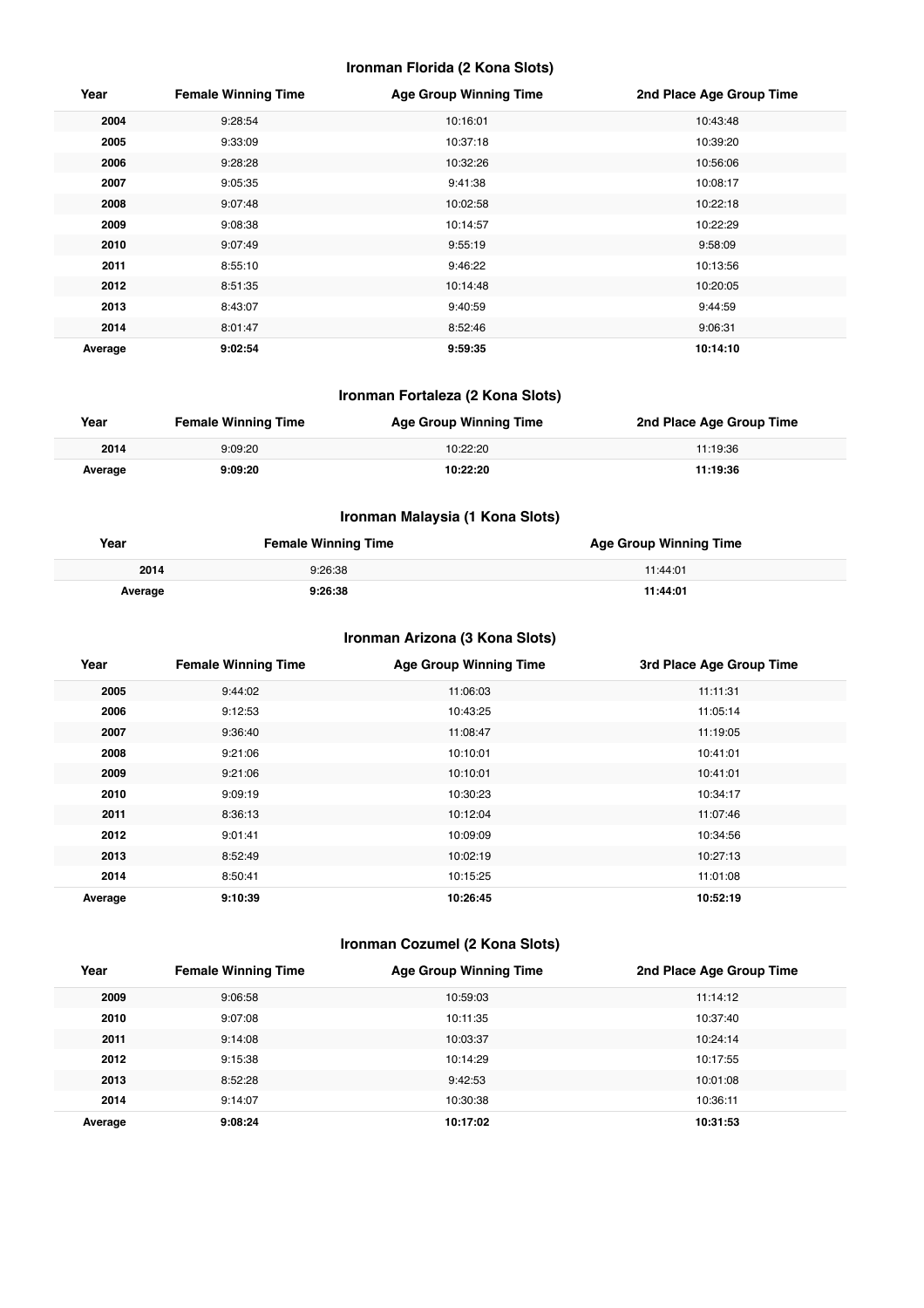## **Ironman Western Australia (2 Kona Slots)**

| Year    | <b>Female Winning Time</b> | <b>Age Group Winning Time</b> | 2nd Place Age Group Time |
|---------|----------------------------|-------------------------------|--------------------------|
| 2004    | 9:03:37                    | 10:42:38                      | 10:43:02                 |
| 2005    | 9:31:32                    | 11:18:32                      | 11:47:36                 |
| 2006    | 9:10:01                    | 10:31:15                      | 11:05:41                 |
| 2007    | 9:00:55                    | 10:11:25                      | 10:32:31                 |
| 2008    | 8:59:24                    | 10:15:54                      | 11:00:18                 |
| 2009    | 9:16:52                    | 9:50:10                       | 10:48:31                 |
| 2010    | 9:19:44                    | 9:51:05                       | 10:05:20                 |
| 2011    | 9:25:38                    | 10:10:08                      | 10:46:28                 |
| 2012    | 9:13:00                    | 10:10:11                      | 11:28:16                 |
| 2013    | 8:59:44                    | 9:36:54                       | 10:01:25                 |
| 2014    | 8:56:34                    | 9:47:51                       | 9:53:07                  |
| Average | 9:10:38                    | 10:13:16                      | 10:44:45                 |

#### **Ironman New Zealand (2 Kona Slots)**

| Year    | <b>Female Winning Time</b> | <b>Age Group Winning Time</b> | 2nd Place Age Group Time |
|---------|----------------------------|-------------------------------|--------------------------|
| 2003    | 9:17:55                    | 10:53:53                      | 10:56:19                 |
| 2004    | 9:22:23                    | 11:45:44                      | 11:54:46                 |
| 2005    | 9:30:13                    | 11:56:38                      | 11:57:11                 |
| 2007    | 9:20:01                    | 11:01:05                      | 11:12:37                 |
| 2008    | 9:16:00                    | 10:08:27                      | 10:51:16                 |
| 2009    | 9:18:25                    | 10:17:02                      | 10:30:41                 |
| 2010    | 9:14:35                    | 11:03:45                      | 11:40:51                 |
| 2011    | 9:28:24                    | 10:26:02                      | 11:02:15                 |
| 2013    | 9:17:10                    | 10:47:45                      | 11:02:13                 |
| 2014    | 9:08:46                    | 10:26:59                      | 11:18:39                 |
| 2015    | 9:05:45                    | 10:52:56                      | 10:56:29                 |
| Average | 9:18:08                    | 10:52:45                      | 11:13:01                 |

## **Ironman Melbourne (2 Kona Slots)**

| Year    | <b>Female Winning Time</b> | <b>Age Group Winning Time</b> | 2nd Place Age Group Time |
|---------|----------------------------|-------------------------------|--------------------------|
| 2012    | 8:34:51                    | 9:44:06                       | 9:59:24                  |
| 2014    | 8:57:57                    | 9:31:20                       | 9:59:58                  |
| 2015    | 8:52:51                    | 9:43:52                       | 10:07:36                 |
| Average | 8:48:33                    | 9:39:46                       | 10:02:19                 |

## **Ironman South Africa (3 Kona Slots)**

| Year    | <b>Female Winning Time</b> | <b>Age Group Winning Time</b> | 3rd Place Age Group Time |
|---------|----------------------------|-------------------------------|--------------------------|
| 2007    | 9:22:00                    | 11:28:07                      | 12:15:14                 |
| 2008    | 9:27:48                    | 10:57:28                      | 11:09:25                 |
| 2009    | 9:16:32                    | 10:31:03                      | 11:04:08                 |
| 2010    | 9:16:55                    | 11:12:14                      | 11:38:41                 |
| 2011    | 8:33:56                    | 10:30:22                      | 11:19:31                 |
| 2012    | 9:47:10                    | 11:27:43                      | 12:09:54                 |
| 2013    | 9:10:58                    | 10:26:29                      | 10:41:16                 |
| 2014    | 9:31:54                    | 10:34:42                      | 11:20:04                 |
| 2015    | 9:26:56                    | 10:58:38                      | 11:41:52                 |
| Average | 9:19:21                    | 10:54:05                      | 11:28:53                 |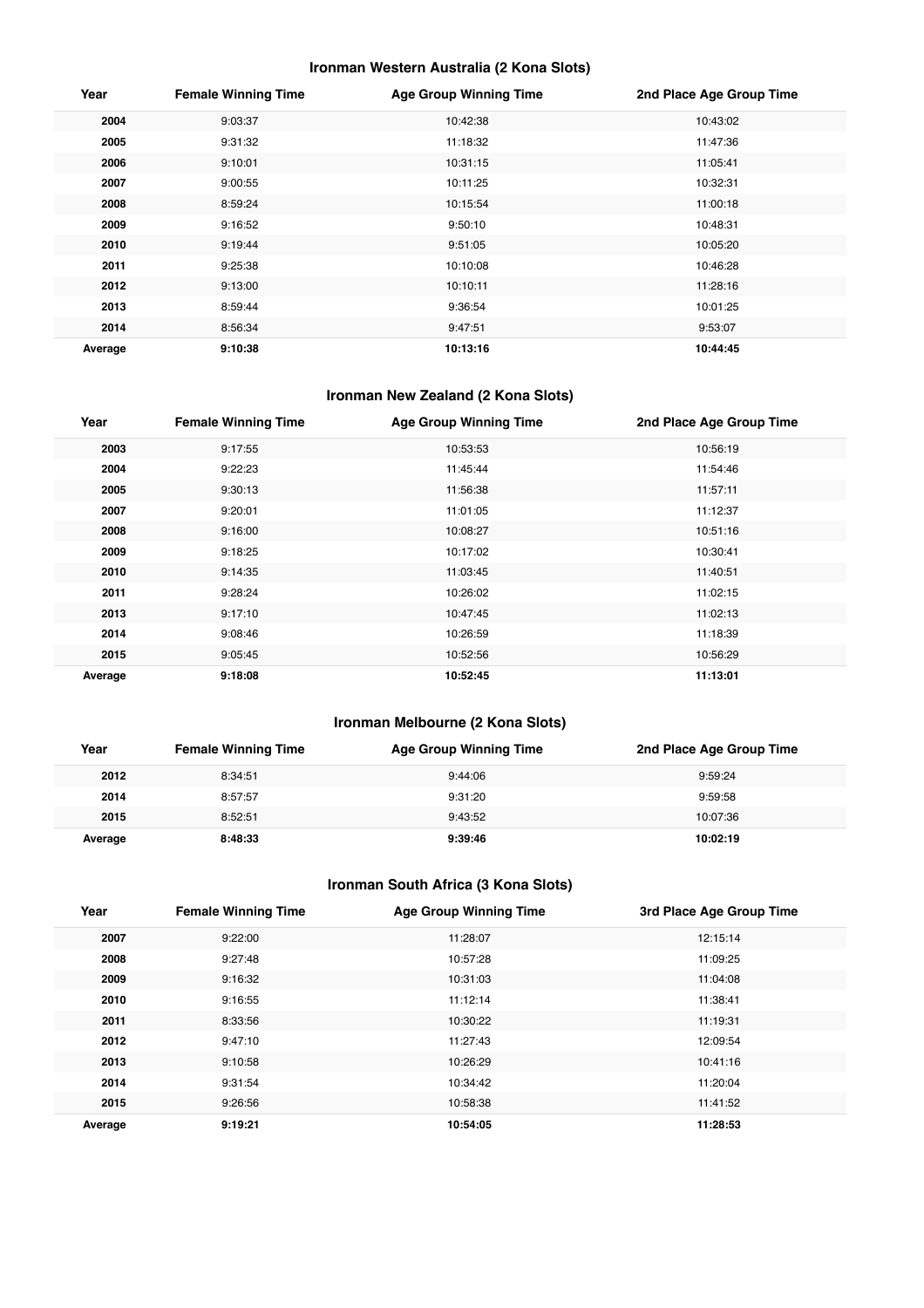## **Ironman Australia (2 Kona Slots)**

| Year    | <b>Female Winning Time</b> | <b>Age Group Winning Time</b> | 2nd Place Age Group Time |
|---------|----------------------------|-------------------------------|--------------------------|
| 2005    | 9:13:20                    | 10:21:16                      | 10:43:30                 |
| 2006    | 9:19:44                    | 10:47:26                      | 11:11:45                 |
| 2007    | 9:12:59                    | 10:34:32                      | 10:35:14                 |
| 2008    | 9:03:55                    | 10:31:23                      | 11:31:07                 |
| 2009    | 8:57:10                    | 10:03:44                      | 10:25:28                 |
| 2010    | 9:23:46                    | 10:21:48                      | 10:41:14                 |
| 2011    | 9:29:54                    | 11:10:47                      | 11:13:55                 |
| 2012    | 9:34:57                    | 10:20:03                      | 10:35:37                 |
| 2013    | 9:34:55                    | 10:44:57                      | 10:55:08                 |
| 2014    | 9:28:43                    | 10:19:18                      | 10:45:56                 |
| 2015    | 9:38:24                    | 10:31:30                      | 10:48:58                 |
| Average | 9:21:37                    | 10:31:31                      | 10:51:37                 |

## **Ironman Texas (4 Kona Slots)**

| Year    | <b>Female Winning Time</b> | <b>Age Group Winning Time</b> | 4th Place Age Group Time |
|---------|----------------------------|-------------------------------|--------------------------|
| 2011    | 8:57:51                    | 10:02:01                      | 11:02:56                 |
| 2012    | 8:54:58                    | 9:56:18                       | 10:34:32                 |
| 2013    | 8:49:14                    | 10:25:14                      | 10:51:43                 |
| 2014    | 8:54:42                    | 9:49:57                       | 10:45:23                 |
| 2015    | 8:55:19                    | 10:06:18                      | 10:46:25                 |
| Average | 8:54:24                    | 10:03:57                      | 10:48:11                 |

## **Ironman Lanzarote (1 Kona Slots)**

| Year    | <b>Female Winning Time</b> | <b>Age Group Winning Time</b> |
|---------|----------------------------|-------------------------------|
| 2008    | 10:02:27                   | 12:09:39                      |
| 2009    | 9:54:57                    | 11:28:39                      |
| 2010    | 10:03:52                   | 11:12:07                      |
| 2011    | 9:43:39                    | 10:45:56                      |
| 2012    | 9:58:06                    | 11:21:59                      |
| 2013    | 9:37:34                    | 11:21:06                      |
| 2014    | 9:41:40                    | 11:32:50                      |
| 2015    | 9:56:03                    | 11:48:03                      |
| Average | 9:52:17                    | 11:27:32                      |

## **Ironman Brazil (2 Kona Slots)**

| Year    | <b>Female Winning Time</b> | <b>Age Group Winning Time</b> | 2nd Place Age Group Time |
|---------|----------------------------|-------------------------------|--------------------------|
| 2006    | 9:20:46                    | 10:53:02                      | 11:18:03                 |
| 2007    | 9:12:40                    | 10:59:59                      | 11:07:17                 |
| 2008    | 9:42:50                    | 10:43:36                      | 10:46:33                 |
| 2009    | 9:10:15                    | 11:14:25                      | 11:19:33                 |
| 2010    | 9:19:13                    | 9:48:06                       | 10:05:37                 |
| 2011    | 12:40:07                   | 12:40:07                      | 13:32:10                 |
| 2012    | 9:17:42                    | 10:30:34                      | 10:43:04                 |
| 2013    | 9:05:53                    | 10:30:48                      | 10:47:09                 |
| 2014    | 8:56:32                    | 10:17:35                      | 10:18:56                 |
| 2015    | 8:59:08                    | 9:55:10                       | 10:18:39                 |
| Average | 9:34:30                    | 10:45:20                      | 11:01:42                 |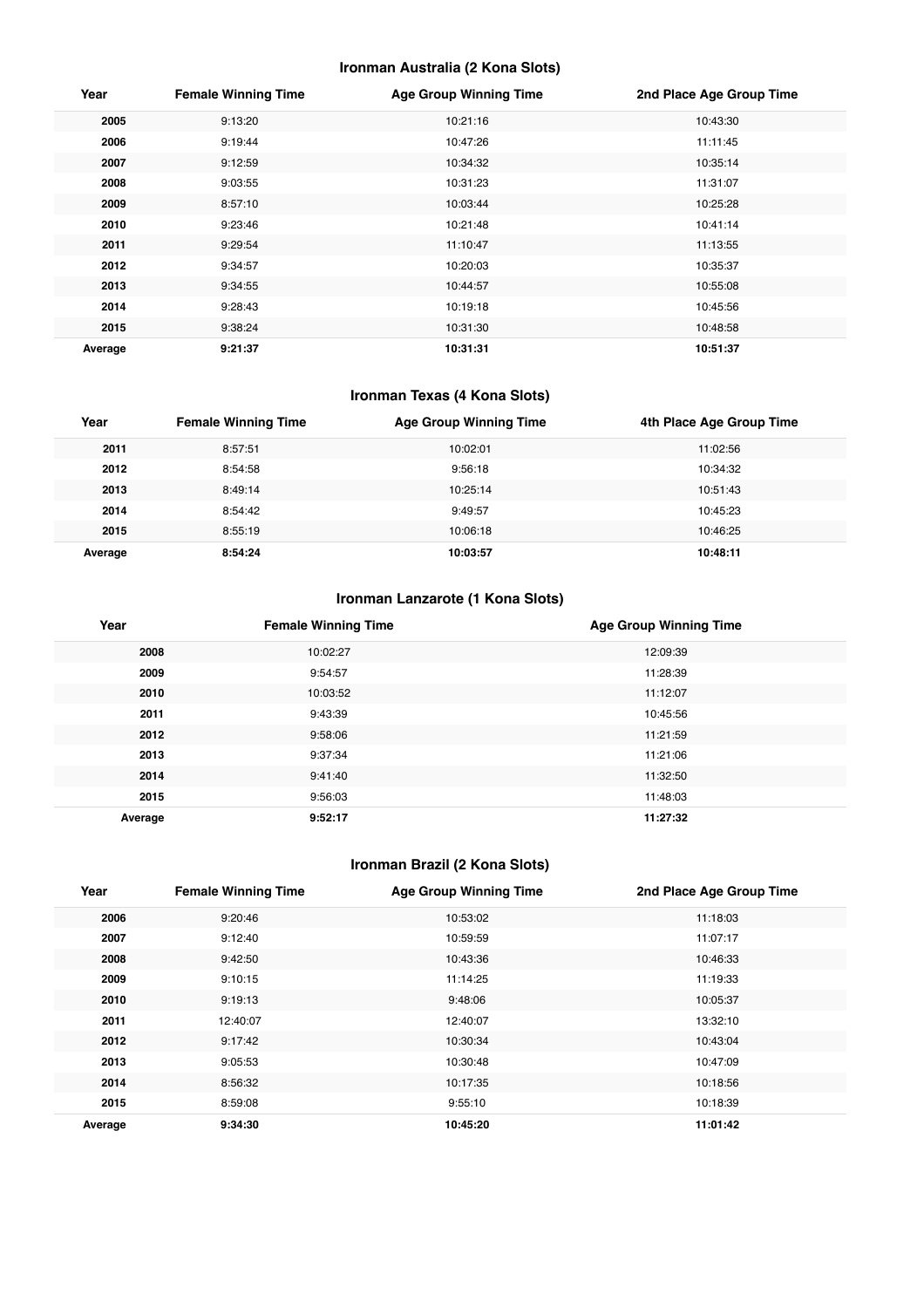## **Ironman France (1 Kona Slots)**

| Year    | <b>Female Winning Time</b> | <b>Age Group Winning Time</b> |
|---------|----------------------------|-------------------------------|
| 2005    | 10:12:29                   | 11:20:46                      |
| 2006    | 9:56:31                    | 11:21:40                      |
| 2007    | 9:49:11                    | 11:15:42                      |
| 2008    | 9:35:29                    | 11:20:29                      |
| 2009    | 9:30:29                    | 10:07:07                      |
| 2011    | 9:34:31                    | 10:54:50                      |
| 2012    | 9:16:05                    | 10:44:47                      |
| 2013    | 9:12:54                    | 10:08:55                      |
| 2014    | 9:12:21                    | 9:42:46                       |
| 2015    | 9:24:50                    | 9:43:09                       |
| Average | 9:34:29                    | 10:40:01                      |

## **Ironman Cairns (2 Kona Slots)**

| Year    | <b>Female Winning Time</b> | <b>Age Group Winning Time</b> | 2nd Place Age Group Time |
|---------|----------------------------|-------------------------------|--------------------------|
| 2012    | 9:21:00                    | 10:11:41                      | 10:33:42                 |
| 2013    | 9:19:51                    | 10:04:15                      | 10:53:21                 |
| 2014    | 9:16:58                    | 10:30:12                      | 10:39:04                 |
| 2015    | 9:11:49                    | 10:58:35                      | 11:12:22                 |
| Average | 9:17:24                    | 10:26:10                      | 10:49:37                 |

## **Ironman Austria (2 Kona Slots)**

| Year    | <b>Female Winning Time</b> | <b>Age Group Winning Time</b> | 2nd Place Age Group Time |
|---------|----------------------------|-------------------------------|--------------------------|
| 2005    | 9:07:04                    | 10:49:21                      | 11:00:37                 |
| 2006    | 9:12:09                    | 10:13:57                      | 10:31:23                 |
| 2007    | 9:08:47                    | 9:51:20                       | 10:52:26                 |
| 2008    | 8:47:26                    | 9:32:03                       | 10:06:31                 |
| 2009    | 8:50:13                    | 10:13:49                      | 10:19:39                 |
| 2010    | 9:18:50                    | 9:38:56                       | 10:05:28                 |
| 2011    | 8:43:34                    | 9:18:57                       | 9:44:21                  |
| 2012    | 9:09:58                    | 10:41:12                      | 11:03:52                 |
| 2013    | 8:59:31                    | 9:39:35                       | 9:47:08                  |
| 2014    | 8:42:42                    | 9:39:12                       | 9:40:33                  |
| 2015    |                            | 10:08:34                      | 10:15:27                 |
| Average | 8:10:55                    | 9:58:48                       | 10:18:51                 |

## **Ironman Frankfurt (2 Kona Slots)**

| Year    | <b>Female Winning Time</b> | <b>Age Group Winning Time</b> | 2nd Place Age Group Time |
|---------|----------------------------|-------------------------------|--------------------------|
| 2003    | 9:03:11                    | 10:24:52                      | 10:52:49                 |
| 2005    | 9:15:31                    | 10:55:59                      | 10:57:50                 |
| 2006    | 9:16:17                    | 10:28:29                      | 10:32:19                 |
| 2007    | 9:04:11                    | 10:09:18                      | 10:26:15                 |
| 2008    | 8:51:24                    | 10:03:34                      | 10:11:43                 |
| 2009    | 8:58:08                    | 10:00:44                      | 10:03:56                 |
| 2010    | 9:04:27                    | 10:17:41                      | 11:11:53                 |
| 2011    | 9:12:13                    | 10:29:57                      | 10:58:29                 |
| 2012    | 8:52:33                    | 10:04:46                      | 10:16:26                 |
| 2013    | 8:56:01                    | 9:45:26                       | 10:12:22                 |
| 2014    | 8:52:40                    | 9:54:19                       | 10:27:14                 |
| 2015    | 8:51:00                    | 10:00:36                      | 10:41:56                 |
| Average | 9:01:28                    | 10:12:58                      | 10:34:26                 |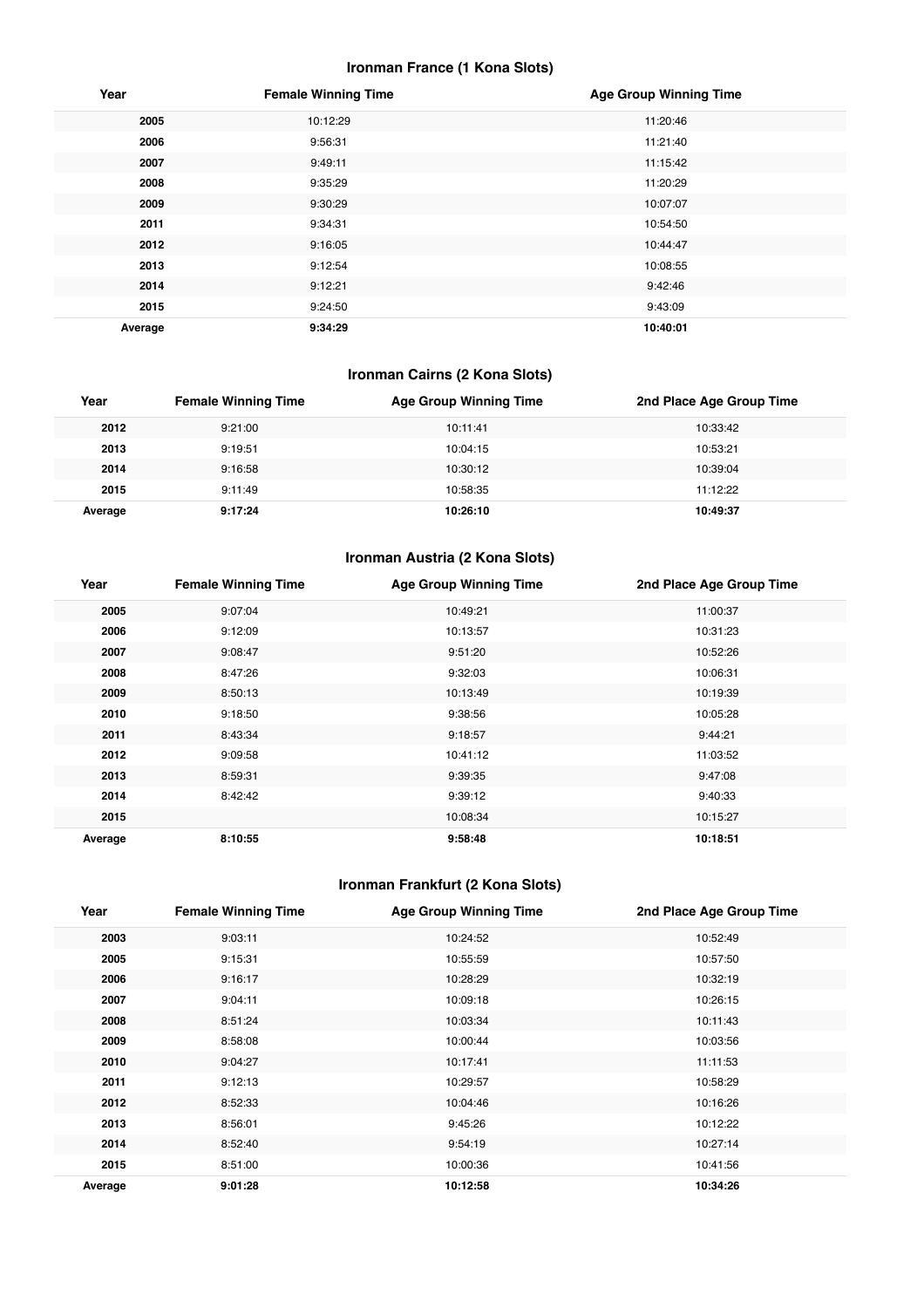## **Ironman UK (2 Kona Slots)**

| Year    | <b>Female Winning Time</b> | <b>Age Group Winning Time</b> | 2nd Place Age Group Time |
|---------|----------------------------|-------------------------------|--------------------------|
| 2007    | 9:36:13                    | 11:05:30                      | 11:44:29                 |
| 2008    | 9:49:06                    | 11:05:14                      | 12:22:58                 |
| 2009    | 9:33:59                    | 12:29:23                      | 12:45:52                 |
| 2010    | 10:01:02                   | 10:38:54                      | 11:42:19                 |
| 2011    | 9:37:31                    | 10:30:49                      | 11:04:32                 |
| 2012    | 10:08:44                   | 11:50:17                      | 13:03:54                 |
| 2013    | 9:29:12                    | 11:04:08                      | 11:10:27                 |
| 2014    | 9:52:12                    | 10:22:58                      | 10:42:36                 |
| 2015    | 9:31:58                    | 11:13:24                      | 11:44:47                 |
| Average | 9:44:26                    | 11:08:57                      | 11:49:06                 |

## **Ironman Lake Placid (2 Kona Slots)**

| Year    | <b>Female Winning Time</b> | <b>Age Group Winning Time</b> | 2nd Place Age Group Time |
|---------|----------------------------|-------------------------------|--------------------------|
| 2002    | 9:29:41                    | 10:59:28                      | 11:38:09                 |
| 2003    | 9:51:55                    | 11:33:16                      | 11:38:39                 |
| 2004    | 9:24:42                    | 10:45:17                      | 11:02:12                 |
| 2006    | 10:11:35                   | 10:49:11                      | 10:53:24                 |
| 2007    | 9:40:20                    | 10:33:10                      | 11:24:14                 |
| 2008    | 9:51:00                    | 10:18:04                      | 10:47:12                 |
| 2009    | 9:29:36                    | 10:14:22                      | 11:07:17                 |
| 2010    | 9:27:30                    | 10:21:57                      | 10:56:50                 |
| 2011    | 9:19:03                    | 10:19:21                      | 10:48:21                 |
| 2012    | 9:47:39                    | 10:48:48                      | 10:52:25                 |
| 2013    | 9:35:06                    | 10:21:06                      | 10:32:07                 |
| 2014    | 9:28:28                    | 9:55:55                       | 10:16:28                 |
| 2015    | 10:13:19                   | 11:00:20                      | 11:14:53                 |
| Average | 9:40:45                    | 10:36:56                      | 11:00:56                 |

## **Ironman Switzerland (2 Kona Slots)**

| Year    | <b>Female Winning Time</b> | <b>Age Group Winning Time</b> | 2nd Place Age Group Time |
|---------|----------------------------|-------------------------------|--------------------------|
| 2005    | 9:10:54                    | 11:04:30                      | 11:21:42                 |
| 2006    | 9:24:18                    | 11:23:12                      | 11:24:32                 |
| 2007    | 9:20:43                    | 11:08:39                      | 11:17:39                 |
| 2008    | 9:30:12                    | 10:06:00                      | 10:07:55                 |
| 2009    | 9:14:35                    | 10:45:24                      | 10:47:38                 |
| 2010    | 9:00:04                    | 10:15:54                      | 10:43:53                 |
| 2011    | 9:03:26                    | 10:08:46                      | 10:12:08                 |
| 2012    | 9:20:16                    | 11:03:49                      | 11:09:38                 |
| 2013    | 9:21:31                    | 11:19:15                      | 11:31:57                 |
| 2014    | 9:13:30                    | 10:38:23                      | 10:38:35                 |
| 2015    | 9:21:05                    | 10:42:12                      | 11:03:42                 |
| Average | 9:16:24                    | 10:46:54                      | 10:56:18                 |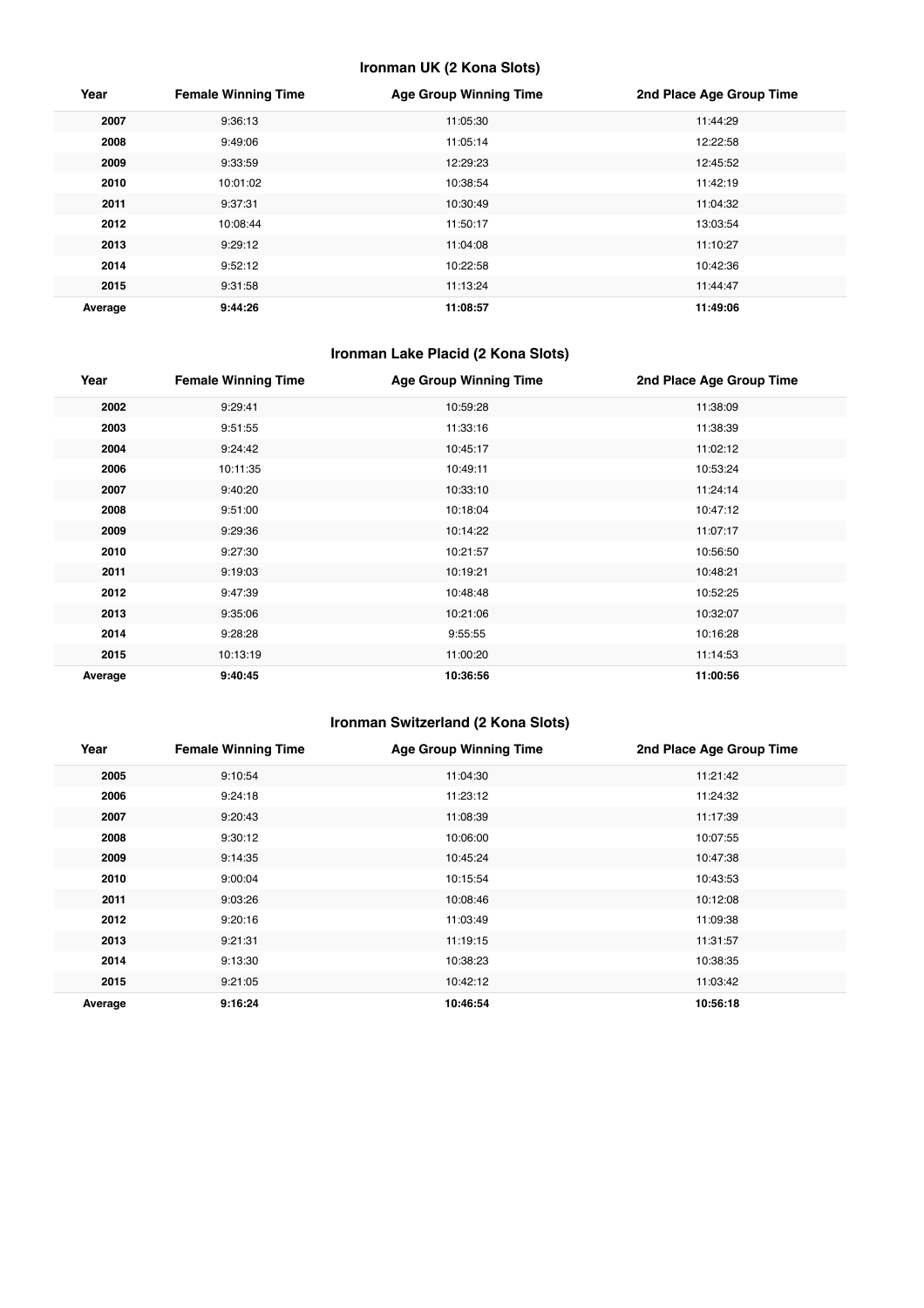#### **Ironman Canada (2 Kona Slots)**

| Year    | <b>Female Winning Time</b> | <b>Age Group Winning Time</b> | 2nd Place Age Group Time |
|---------|----------------------------|-------------------------------|--------------------------|
| 2004    | 9:16:02                    | 11:00:41                      | 11:09:51                 |
| 2005    | 9:51:31                    | 11:01:04                      | 11:10:48                 |
| 2006    | 9:25:13                    | 10:45:35                      | 10:52:16                 |
| 2007    | 9:41:01                    | 10:35:10                      | 10:39:43                 |
| 2008    | 9:17:58                    | 10:17:53                      | 10:55:43                 |
| 2009    | 9:11:20                    | 10:26:44                      | 10:27:57                 |
| 2010    | 9:13:46                    | 10:30:07                      | 10:47:18                 |
| 2011    | 9:03:13                    | 10:42:30                      | 10:45:06                 |
| 2012    | 9:44:58                    | 10:18:26                      | 10:22:58                 |
| 2013    | 9:28:13                    | 10:40:56                      | 10:42:57                 |
| 2014    | 9:46:58                    | 10:55:48                      | 11:00:18                 |
| 2015    | 9:46:19                    | 10:55:45                      | 11:06:24                 |
| Average | 9:28:52                    | 10:40:53                      | 10:50:06                 |

#### **Ironman Maastricht-Limburg (1 Kona Slots)**

| Year    | <b>Female Winning Time</b> | <b>Age Group Winning Time</b> |
|---------|----------------------------|-------------------------------|
| 2015    | 9:39:24                    | 10:43:38                      |
| Average | 9-39-24                    | 10:43:38                      |

## **Ironman Boulder (2 Kona Slots)**

| Year    | <b>Female Winning Time</b> | Age Group Winning Time | 2nd Place Age Group Time |
|---------|----------------------------|------------------------|--------------------------|
| 2014    | 9:19:54                    | 10:20:10               | 10:22:33                 |
| 2015    | 9:53:41                    | 9:53:41                | 10:40:15                 |
| Average | 9:36:47                    | 10:06:55               | 10:31:24                 |

## **Ironman Sweden (2 Kona Slots)**

| Year    | <b>Female Winning Time</b> | Age Group Winning Time | 2nd Place Age Group Time |
|---------|----------------------------|------------------------|--------------------------|
| 2012    | 9:13:27                    | 10:20:16               | 10:23:32                 |
| 2013    | 8:54:01                    | 9:56:27                | 10:42:20                 |
| 2014    | 8:56:50                    | 10:34:34               | 10:37:25                 |
| 2015    | 9:12:27                    | 10:20:04               | 10:37:22                 |
| Average | 9:04:11                    | 10:17:50               | 10:35:09                 |

## **Ironman Copenhagen (2 Kona Slots)**

| Year    | <b>Female Winning Time</b> | <b>Age Group Winning Time</b> | 2nd Place Age Group Time |
|---------|----------------------------|-------------------------------|--------------------------|
| 2013    | 8:37:36                    | 9:48:04                       | 10:23:00                 |
| 2014    | 8:53:33                    | 9:47:22                       | 10:09:28                 |
| 2015    | 8:59:49                    | 10:21:36                      | 10:22:59                 |
| Average | 8:50:19                    | 9:59:00                       | 10:18:29                 |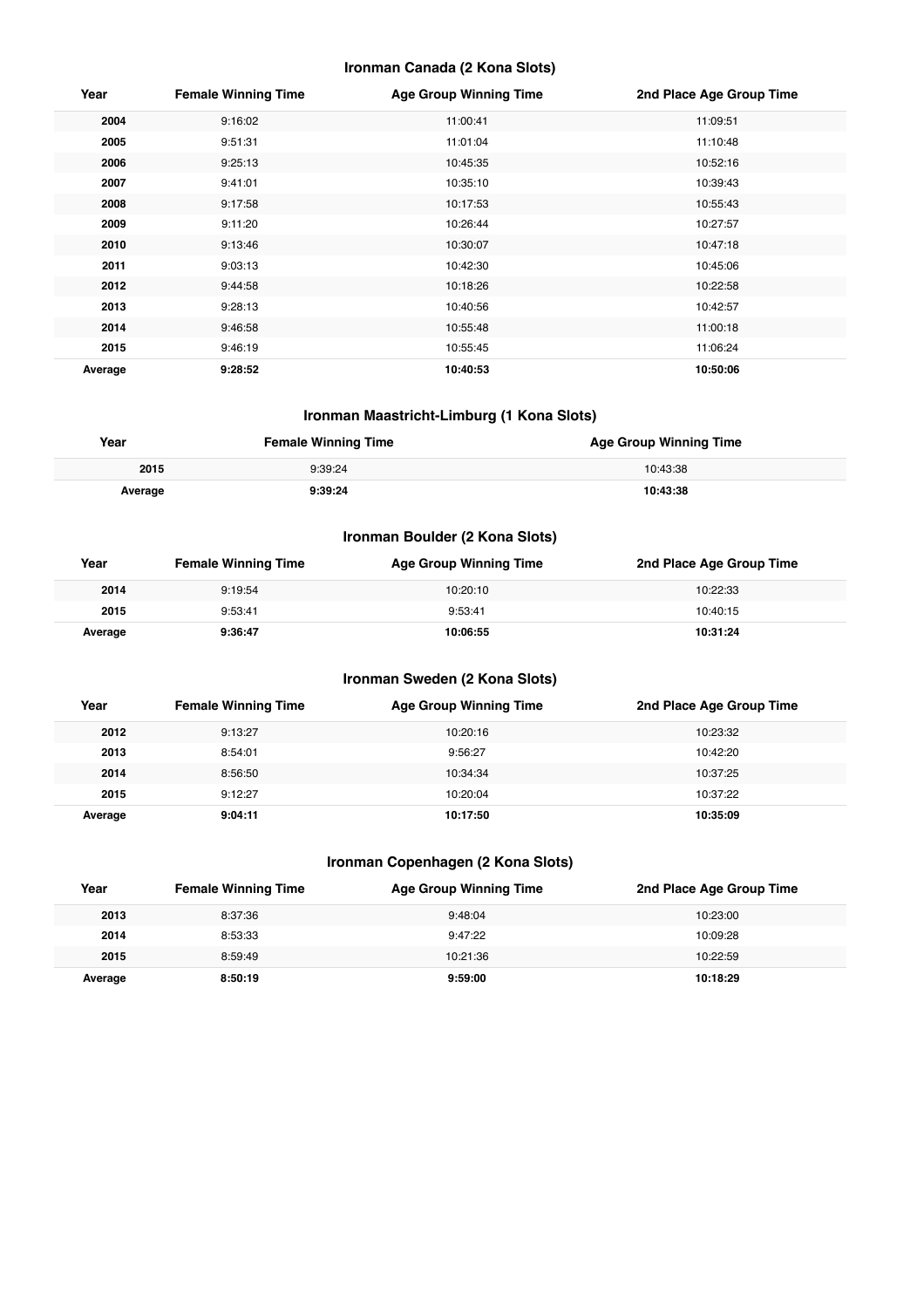## **Ironman Coeur d'Alene (2 Kona Slots)**

| Year    | <b>Female Winning Time</b> | <b>Age Group Winning Time</b> | 2nd Place Age Group Time |
|---------|----------------------------|-------------------------------|--------------------------|
| 2003    | 9:42:08                    | 11:03:28                      | 11:18:01                 |
| 2005    | 9:59:08                    | 10:40:04                      | 10:48:25                 |
| 2006    | 9:31:07                    | 10:25:17                      | 11:05:25                 |
| 2007    | 10:27:55                   | 11:22:38                      | 11:23:12                 |
| 2008    | 9:38:58                    | 10:51:38                      | 10:55:28                 |
| 2009    | 9:23:21                    | 10:36:08                      | 10:41:53                 |
| 2010    | 9:17:54                    | 10:10:09                      | 10:41:35                 |
| 2011    | 9:16:40                    | 10:52:30                      | 11:05:15                 |
| 2012    | 9:21:44                    | 10:41:19                      | 10:49:36                 |
| 2013    | 9:16:02                    | 11:07:30                      | 11:23:45                 |
| 2014    | 9:34:32                    | 10:48:23                      | 10:59:11                 |
| 2015    | 9:23:27                    | 10:29:26                      | 10:32:05                 |
| Average | 9:34:24                    | 10:45:42                      | 10:58:39                 |

#### **Ironman Mont-Tremblant (2 Kona Slots)**

| Year    | <b>Female Winning Time</b> | <b>Age Group Winning Time</b> | 2nd Place Age Group Time |
|---------|----------------------------|-------------------------------|--------------------------|
| 2012    | 9:30:46                    | 10:27:29                      | 10:37:22                 |
| 2013    | 9:07:56                    | 10:44:34                      | 10:44:45                 |
| 2014    | 9:40:26                    | 10:27:18                      | 10:27:41                 |
| 2015    | 9:09:05                    | 10:05:43                      | 10:28:15                 |
| Average | 9:22:03                    | 10:26:16                      | 10:34:30                 |

Results from Ironman.com. Tables compiled by Russ Cox (russell.m.cox@gmail.com) for www.coachcox.co.uk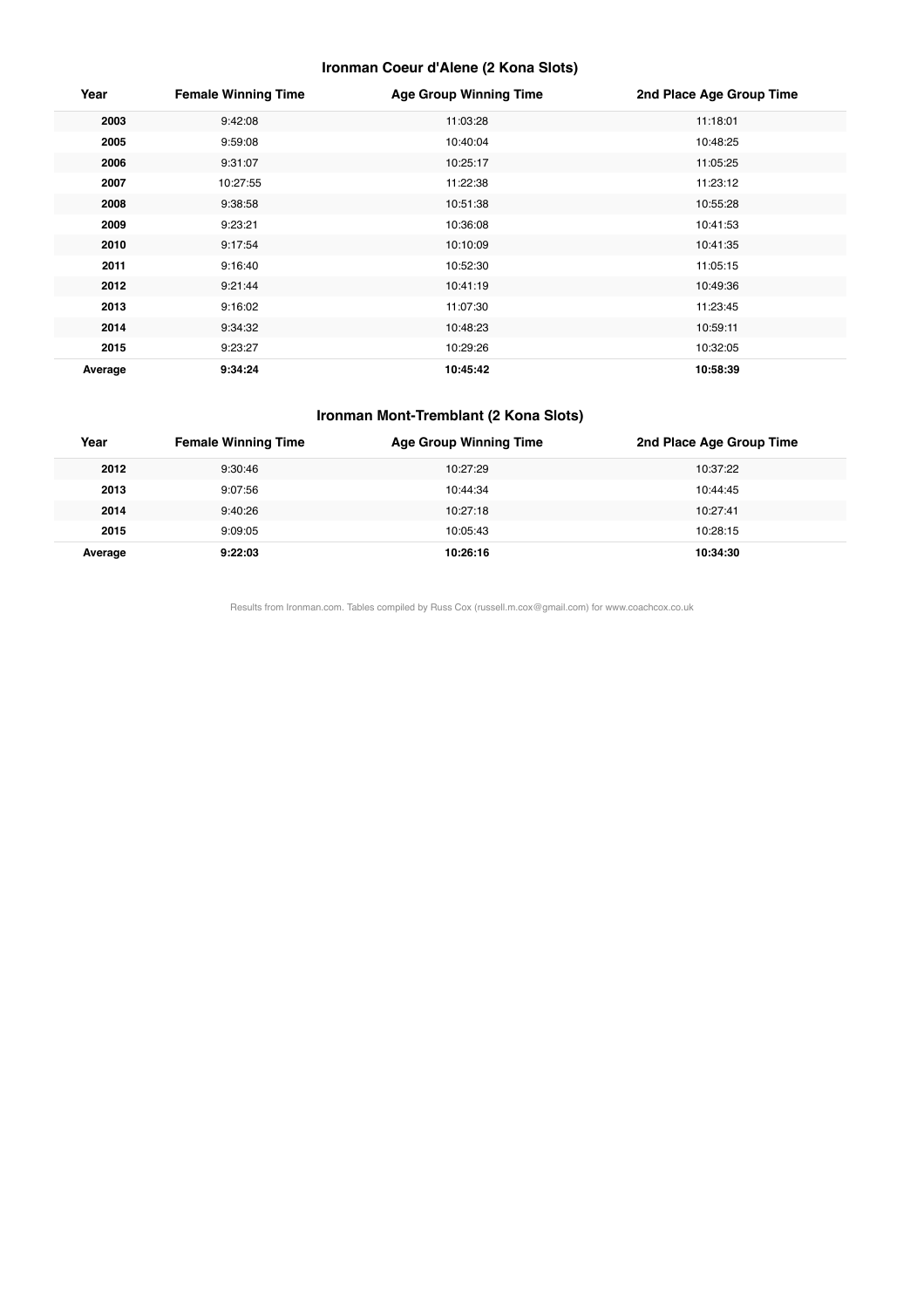## F40-44 Average Top 10 and Kona Qualifying Splits

| <b>Ironman Vichy</b> |  |
|----------------------|--|
|----------------------|--|

| <b>Position</b>               | <b>Average Swim</b> | <b>Average Bike</b> | <b>Average Run</b> | <b>Average Overall</b> |
|-------------------------------|---------------------|---------------------|--------------------|------------------------|
| <b>Female Winner</b>          | 1:03:09             | 5:10:51             | 3:05:46            | 9:25:27                |
| <b>1st Age Grouper</b>        | 1:04:22             | 5:33:49             | 4:14:52            | 11:00:38               |
| 2nd Age Grouper               | 1:25:34             | 5:59:36             | 4:08:48            | 11:46:13               |
| 3rd Age Grouper               | 1:34:05             | 6:09:03             | 3:51:16            | 11:47:09               |
| 4th Age Grouper               | 1:13:57             | 6:12:20             | 4:11:22            | 11:48:38               |
| 5th Age Grouper               | 1:15:49             | 5:58:25             | 4:39:19            | 12:04:53               |
| 6th Age Grouper               | 1:23:42             | 5:58:16             | 4:37:56            | 12:10:40               |
| 7th Age Grouper               | 1:28:13             | 6:36:14             | 4:26:18            | 12:44:27               |
| 8th Age Grouper               | 1:01:32             | 6:48:21             | 4:54:26            | 12:53:04               |
| 9th Age Grouper               | 1:16:57             | 6:36:20             | 4:56:18            | 13:05:11               |
| 10th Age Grouper              | 1:44:01             | 6:39:55             | 4:31:13            | 13:10:18               |
| <b>Kona Qualifier Average</b> | 1:14:58             | 5:46:42             | 4:11:50            | 11:23:25               |
| Top 10 Age Grouper Average    | 1:20:49             | 6:15:13             | 4:27:10            | 12:15:07               |

#### **Ironman Muskoka**

| <b>Position</b>                   | <b>Average Swim</b> | <b>Average Bike</b> | <b>Average Run</b> | <b>Average Overall</b> |
|-----------------------------------|---------------------|---------------------|--------------------|------------------------|
| <b>Female Winner</b>              | 1:01:18             | 5:25:40             | 3:20:47            | 9:53:37                |
| <b>1st Age Grouper</b>            | 1:06:37             | 5:39:54             | 3:46:56            | 10:41:10               |
| <b>2nd Age Grouper</b>            | 1:13:20             | 5:38:14             | 3:42:05            | 10:42:45               |
| 3rd Age Grouper                   | 1:09:03             | 5:56:18             | 3:36:32            | 10:52:11               |
| 4th Age Grouper                   | 1:13:49             | 5:56:16             | 3:54:56            | 11:13:56               |
| 5th Age Grouper                   | 1:12:55             | 6:12:10             | 3:51:03            | 11:23:57               |
| 6th Age Grouper                   | 1:18:24             | 6:05:56             | 3:49:54            | 11:24:06               |
| 7th Age Grouper                   | 1:11:46             | 6:07:51             | 4:07:58            | 11:39:33               |
| 8th Age Grouper                   | 1:08:44             | 6:26:40             | 3:56:40            | 11:42:07               |
| 9th Age Grouper                   | 1:06:14             | 6:14:48             | 4:13:55            | 11:47:06               |
| 10th Age Grouper                  | 1:11:57             | 6:33:14             | 4:00:02            | 11:59:22               |
| <b>Kona Qualifier Average</b>     | 1:09:58             | 5:39:04             | 3:44:30            | 10:41:57               |
| <b>Top 10 Age Grouper Average</b> | 1:11:16             | 6:05:08             | 3:54:00            | 11:20:37               |

#### **Ironman Wisconsin**

| <b>Position</b>               | <b>Average Swim</b> | <b>Average Bike</b> | <b>Average Run</b> | <b>Average Overall</b> |
|-------------------------------|---------------------|---------------------|--------------------|------------------------|
| <b>Female Winner</b>          | 0:56:57             | 5:23:15             | 3:20:35            | 9:47:49                |
| <b>1st Age Grouper</b>        | 1:11:36             | 5:47:48             | 3:51:38            | 11:01:41               |
| 2nd Age Grouper               | 1:09:40             | 5:53:52             | 3:58:30            | 11:12:39               |
| 3rd Age Grouper               | 1:11:49             | 5:55:03             | 4:02:25            | 11:20:09               |
| 4th Age Grouper               | 1:11:55             | 6:02:28             | 4:04:52            | 11:29:50               |
| 5th Age Grouper               | 1:12:46             | 6:06:31             | 4:04:43            | 11:36:02               |
| 6th Age Grouper               | 1:11:41             | 6:04:58             | 4:11:23            | 11:40:12               |
| 7th Age Grouper               | 1:13:13             | 6:02:07             | 4:19:58            | 11:47:14               |
| 8th Age Grouper               | 1:11:08             | 6:12:26             | 4:19:39            | 11:55:15               |
| 9th Age Grouper               | 1:12:52             | 6:11:45             | 4:21:34            | 11:58:30               |
| 10th Age Grouper              | 1:10:21             | 6:17:13             | 4:23:48            | 12:04:01               |
| <b>Kona Qualifier Average</b> | 1:10:38             | 5:50:50             | 3:55:04            | 11:07:10               |
| Top 10 Age Grouper Average    | 1:11:42             | 6:03:25             | 4:09:51            | 11:36:33               |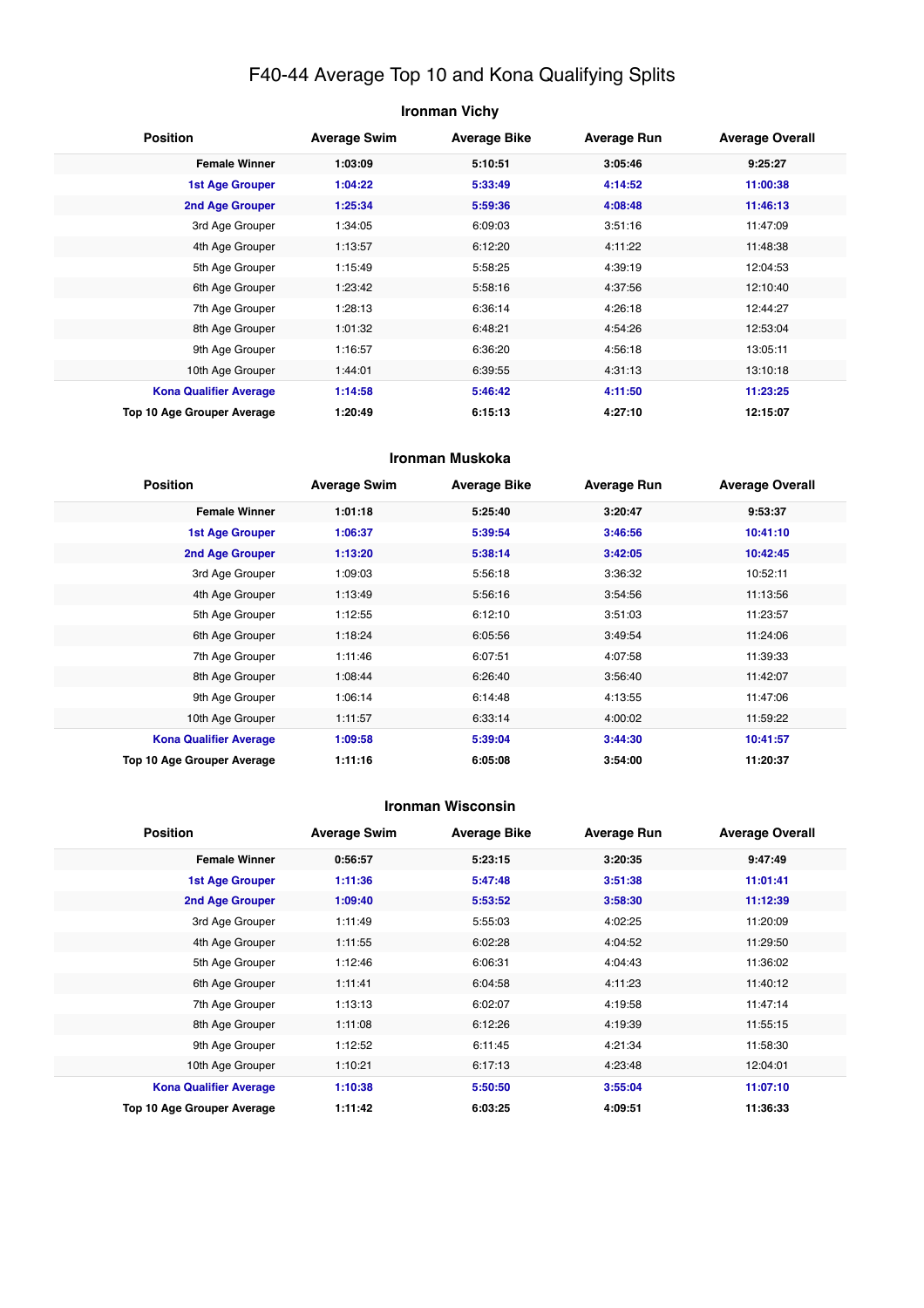#### **Ironman Wales**

| <b>Position</b>               | <b>Average Swim</b> | <b>Average Bike</b> | <b>Average Run</b> | <b>Average Overall</b> |
|-------------------------------|---------------------|---------------------|--------------------|------------------------|
| <b>Female Winner</b>          | 0:58:39             | 5:42:08             | 3:18:40            | 10:09:10               |
| <b>1st Age Grouper</b>        | 1:08:36             | 6:21:07             | 3:45:39            | 11:30:17               |
| 2nd Age Grouper               | 1:13:52             | 6:50:56             | 3:49:27            | 12:10:32               |
| 3rd Age Grouper               | 1:05:02             | 6:58:23             | 4:09:43            | 12:30:20               |
| 4th Age Grouper               | 1:11:12             | 6:59:32             | 4:07:50            | 12:38:02               |
| 5th Age Grouper               | 1:10:49             | 7:04:12             | 4:15:22            | 12:50:19               |
| 6th Age Grouper               | 1:16:12             | 6:59:42             | 4:24:54            | 13:01:33               |
| 7th Age Grouper               | 1:14:02             | 7:07:36             | 4:26:00            | 13:08:37               |
| 8th Age Grouper               | 1:12:35             | 7:13:06             | 4:32:54            | 13:16:50               |
| 9th Age Grouper               | 1:18:44             | 7:17:27             | 4:32:26            | 13:31:25               |
| 10th Age Grouper              | 1:16:59             | 7:28:04             | 4:32:40            | 13:41:21               |
| <b>Kona Qualifier Average</b> | 1:11:14             | 6:36:01             | 3:47:33            | 11:50:25               |
| Top 10 Age Grouper Average    | 1:12:48             | 7:02:00             | 4:15:41            | 12:49:55               |

#### **Ironman Lake Tahoe**

| <b>Position</b>               | <b>Average Swim</b> | <b>Average Bike</b> | <b>Average Run</b> | <b>Average Overall</b> |
|-------------------------------|---------------------|---------------------|--------------------|------------------------|
| <b>Female Winner</b>          | 0:59:46             | 5:34:49             | 3:33:30            | 10:13:54               |
| <b>1st Age Grouper</b>        | 1:10:29             | 6:17:45             | 4:07:22            | 11:47:25               |
| 2nd Age Grouper               | 1:20:06             | 6:23:25             | 4:03:43            | 12:02:38               |
| 3rd Age Grouper               | 1:05:29             | 6:40:17             | 4:21:10            | 12:22:58               |
| 4th Age Grouper               | 1:07:52             | 6:50:16             | 4:12:25            | 12:26:49               |
| 5th Age Grouper               | 1:05:54             | 6:43:47             | 4:28:14            | 12:31:26               |
| 6th Age Grouper               | 1:15:28             | 6:43:31             | 4:25:55            | 12:39:10               |
| 7th Age Grouper               | 1:14:28             | 6:38:17             | 4:37:44            | 12:47:53               |
| 8th Age Grouper               | 1:02:14             | 6:45:13             | 4:57:52            | 12:58:56               |
| 9th Age Grouper               | 1:04:10             | 6:42:03             | 5:06:06            | 13:05:31               |
| 10th Age Grouper              | 1:23:18             | 7:21:35             | 4:11:00            | 13:12:54               |
| <b>Kona Qualifier Average</b> | 1:15:18             | 6:20:35             | 4:05:33            | 11:55:01               |
| Top 10 Age Grouper Average    | 1:10:57             | 6:42:37             | 4:27:09            | 12:35:34               |

#### **Ironman Mallorca**

| <b>Position</b>               | <b>Average Swim</b> | <b>Average Bike</b> | <b>Average Run</b> | <b>Average Overall</b> |
|-------------------------------|---------------------|---------------------|--------------------|------------------------|
| <b>Female Winner</b>          | 0:56:21             | 5:09:44             | 3:12:35            | 9:24:32                |
| 1st Age Grouper               | 1:01:48             | 5:45:22             | 3:28:08            | 10:24:29               |
| 2nd Age Grouper               | 1:03:19             | 5:36:53             | 3:47:21            | 10:35:19               |
| 3rd Age Grouper               | 1:07:28             | 5:53:00             | 3:40:53            | 10:50:13               |
| 4th Age Grouper               | 1:02:43             | 5:37:21             | 4:02:29            | 10:52:08               |
| 5th Age Grouper               | 1:10:30             | 6:01:40             | 3:48:29            | 11:09:51               |
| 6th Age Grouper               | 1:13:38             | 5:53:15             | 3:58:29            | 11:14:53               |
| 7th Age Grouper               | 1:10:46             | 5:57:05             | 3:57:24            | 11:15:39               |
| 8th Age Grouper               | 1:07:48             | 5:50:48             | 4:09:19            | 11:18:24               |
| 9th Age Grouper               | 1:06:29             | 6:03:11             | 4:02:05            | 11:21:27               |
| 10th Age Grouper              | 1:09:08             | 6:03:04             | 4:02:06            | 11:27:05               |
| <b>Kona Qualifier Average</b> | 1:02:33             | 5:41:07             | 3:37:44            | 10:29:54               |
| Top 10 Age Grouper Average    | 1:07:21             | 5:52:10             | 3:53:40            | 11:02:57               |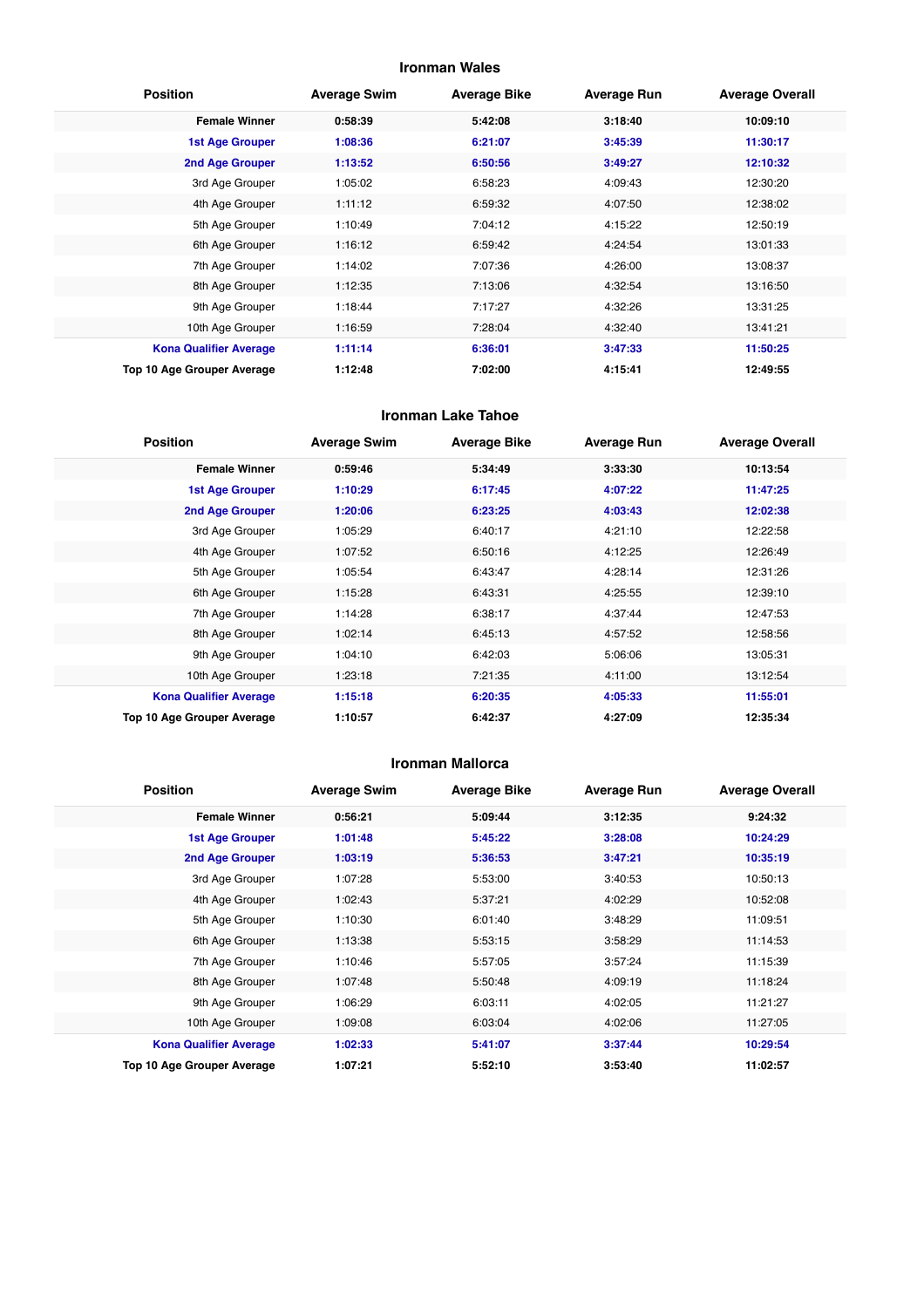## **Ironman Chattanooga**

| <b>Position</b>               | <b>Average Swim</b> | <b>Average Bike</b> | <b>Average Run</b> | <b>Average Overall</b> |
|-------------------------------|---------------------|---------------------|--------------------|------------------------|
| <b>Female Winner</b>          | 0:44:53             | 4:55:39             | 3:10:10            | 8:55:27                |
| <b>1st Age Grouper</b>        | 0:49:47             | 5:31:02             | 3:57:11            | 10:24:08               |
| 2nd Age Grouper               | 0:51:59             | 5:31:12             | 3:57:05            | 10:30:08               |
| 3rd Age Grouper               | 0:57:16             | 5:47:12             | 3:45:36            | 10:39:36               |
| 4th Age Grouper               | 0:52:18             | 5:37:42             | 4:05:01            | 10:43:31               |
| 5th Age Grouper               | 0:51:00             | 5:48:35             | 4:04:55            | 10:51:57               |
| 6th Age Grouper               | 1:00:09             | 5:30:25             | 4:21:03            | 11:02:14               |
| 7th Age Grouper               | 0:54:57             | 6:01:58             | 4:05:16            | 11:13:42               |
| 8th Age Grouper               | 1:09:04             | 6:03:04             | 3:52:04            | 11:15:34               |
| 9th Age Grouper               | 0:58:34             | 5:56:11             | 4:11:41            | 11:17:19               |
| 10th Age Grouper              | 0:59:41             | 5:49:02             | 4:24:36            | 11:23:36               |
| <b>Kona Qualifier Average</b> | 0:53:01             | 5:36:29             | 3:53:17            | 10:31:17               |
| Top 10 Age Grouper Average    | 0:56:28             | 5:45:38             | 4:04:27            | 10:56:10               |

#### **Ironman Barcelona**

| <b>Position</b>               | <b>Average Swim</b> | <b>Average Bike</b> | <b>Average Run</b> | <b>Average Overall</b> |
|-------------------------------|---------------------|---------------------|--------------------|------------------------|
| <b>Female Winner</b>          | 1:00:19             | 4:41:29             | 3:03:25            | 8:48:02                |
| <b>1st Age Grouper</b>        | 1:08:31             | 5:00:36             | 3:30:46            | 9:45:08                |
| 2nd Age Grouper               | 1:13:57             | 5:05:59             | 3:41:42            | 10:06:43               |
| 3rd Age Grouper               | 1:07:23             | 5:09:45             | 3:48:05            | 10:10:30               |
| 4th Age Grouper               | 1:11:44             | 5:21:25             | 3:43:16            | 10:21:03               |
| 5th Age Grouper               | 1:04:40             | 5:18:08             | 4:10:33            | 10:38:15               |
| 6th Age Grouper               | 1:05:01             | 5:23:25             | 4:06:40            | 10:42:34               |
| 7th Age Grouper               | 1:14:50             | 5:17:51             | 4:10:34            | 10:49:12               |
| 8th Age Grouper               | 0:59:38             | 5:33:05             | 4:14:58            | 10:53:46               |
| 9th Age Grouper               | 1:23:49             | 5:39:38             | 3:45:53            | 10:58:38               |
| 10th Age Grouper              | 1:05:52             | 5:32:36             | 4:15:12            | 10:59:57               |
| <b>Kona Qualifier Average</b> | 1:11:14             | 5:03:17             | 3:36:14            | 9:55:55                |
| Top 10 Age Grouper Average    | 1:09:32             | 5:20:15             | 3:56:46            | 10:32:34               |

## **Ironman World Championship**

| <b>Position</b>               | <b>Average Swim</b> | <b>Average Bike</b> | <b>Average Run</b> | <b>Average Overall</b> |
|-------------------------------|---------------------|---------------------|--------------------|------------------------|
| <b>Female Winner</b>          | 0:57:25             | 5:01:56             | 2:59:45            | 9:03:53                |
| <b>1st Age Grouper</b>        | 1:07:41             | 5:26:16             | 3:30:03            | 10:10:20               |
| 2nd Age Grouper               | 1:05:56             | 5:32:22             | 3:36:02            | 10:21:21               |
| 3rd Age Grouper               | 1:05:49             | 5:33:12             | 3:41:21            | 10:27:39               |
| 4th Age Grouper               | 1:09:15             | 5:39:29             | 3:36:21            | 10:32:35               |
| 5th Age Grouper               | 1:09:20             | 5:37:35             | 3:41:45            | 10:36:18               |
| 6th Age Grouper               | 1:08:41             | 5:43:32             | 3:41:51            | 10:41:21               |
| 7th Age Grouper               | 1:06:22             | 5:45:30             | 3:45:34            | 10:44:30               |
| 8th Age Grouper               | 1:10:30             | 5:43:54             | 3:46:50            | 10:48:46               |
| 9th Age Grouper               | 1:07:32             | 5:49:52             | 3:47:12            | 10:52:15               |
| 10th Age Grouper              | 1:07:40             | 5:49:45             | 3:50:31            | 10:54:46               |
| <b>Kona Qualifier Average</b> | 1:07:41             | 5:26:16             | 3:30:03            | 10:10:20               |
| Top 10 Age Grouper Average    | 1:07:52             | 5:40:09             | 3:41:45            | 10:36:59               |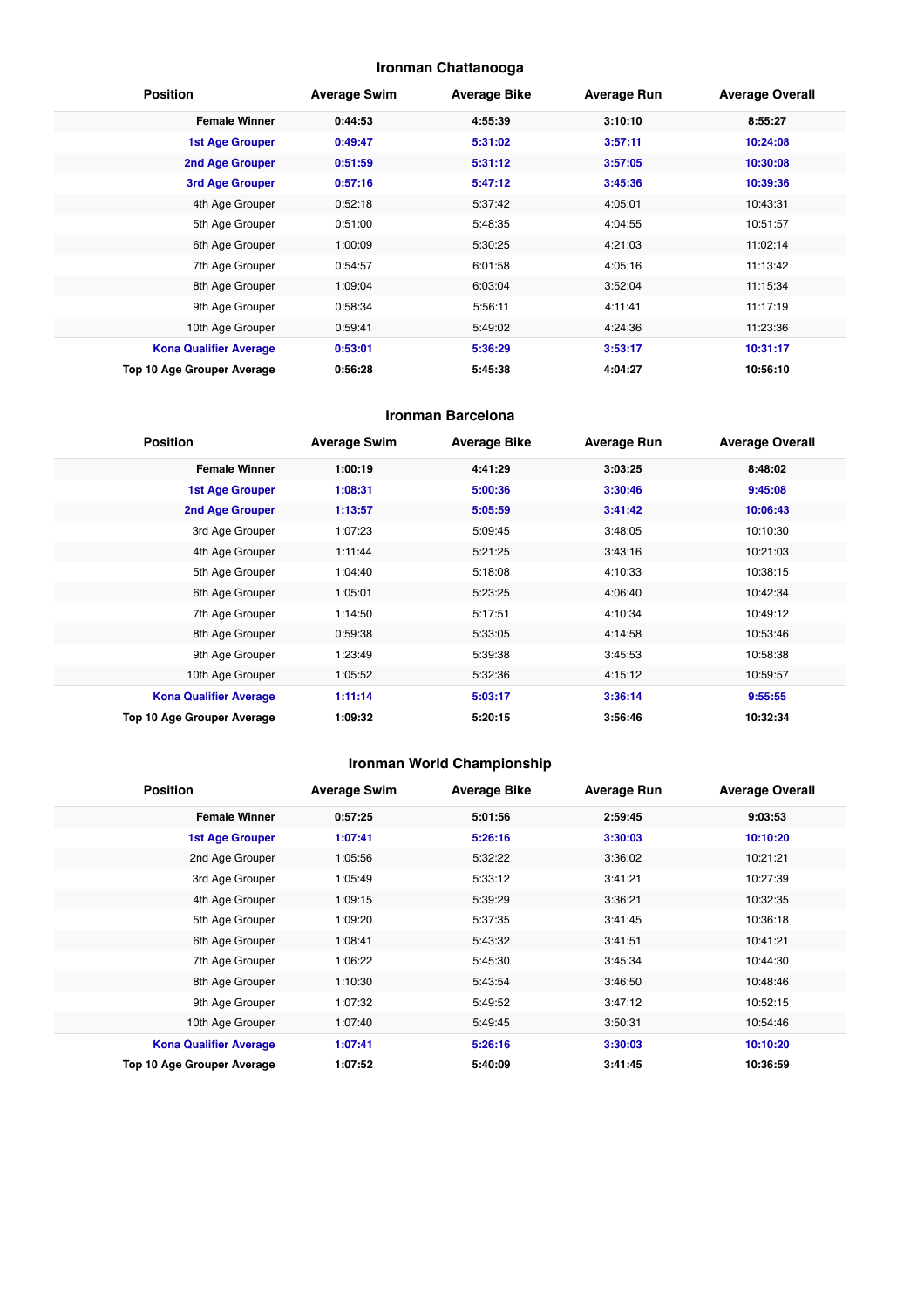#### **Ironman Louisville**

| <b>Position</b>               | <b>Average Swim</b> | <b>Average Bike</b> | <b>Average Run</b> | <b>Average Overall</b> |
|-------------------------------|---------------------|---------------------|--------------------|------------------------|
| <b>Female Winner</b>          | 0:53:32             | 5:16:29             | 3:19:50            | 9:36:15                |
| <b>1st Age Grouper</b>        | 1:08:06             | 5:46:26             | 3:43:46            | 10:46:57               |
| 2nd Age Grouper               | 1:08:48             | 5:45:00             | 4:03:22            | 11:06:12               |
| 3rd Age Grouper               | 1:05:08             | 5:50:01             | 4:06:07            | 11:10:55               |
| 4th Age Grouper               | 1:12:08             | 5:51:32             | 4:02:40            | 11:15:50               |
| 5th Age Grouper               | 1:11:23             | 5:55:08             | 4:09:54            | 11:27:05               |
| 6th Age Grouper               | 1:11:29             | 5:57:23             | 4:16:27            | 11:35:46               |
| 7th Age Grouper               | 1:09:46             | 5:56:15             | 4:23:43            | 11:41:09               |
| 8th Age Grouper               | 1:18:04             | 5:56:07             | 4:19:15            | 11:45:22               |
| 9th Age Grouper               | 1:12:58             | 5:52:23             | 4:32:13            | 11:48:54               |
| 10th Age Grouper              | 1:10:08             | 5:56:15             | 4:35:09            | 11:53:03               |
| <b>Kona Qualifier Average</b> | 1:07:21             | 5:47:09             | 3:57:45            | 11:01:22               |
| Top 10 Age Grouper Average    | 1:10:48             | 5:52:39             | 4:13:16            | 11:27:07               |

#### **Ironman Maryland**

| <b>Position</b>               | <b>Average Swim</b> | <b>Average Bike</b> | <b>Average Run</b> | <b>Average Overall</b> |
|-------------------------------|---------------------|---------------------|--------------------|------------------------|
| <b>Female Winner</b>          | 0:53:01             | 5:06:43             | 3:26:46            | 9:34:29                |
| <b>1st Age Grouper</b>        | 1:08:36             | 5:12:31             | 3:37:38            | 10:05:57               |
| 2nd Age Grouper               | 0:56:22             | 5:27:18             | 3:53:54            | 10:25:33               |
| 3rd Age Grouper               | 1:09:33             | 5:27:53             | 3:52:52            | 10:42:26               |
| 4th Age Grouper               | 1:11:37             | 5:34:09             | 4:00:50            | 11:00:50               |
| 5th Age Grouper               | 1:06:03             | 5:36:53             | 4:07:45            | 11:03:07               |
| 6th Age Grouper               | 1:02:00             | 5:45:40             | 4:10:48            | 11:13:28               |
| 7th Age Grouper               | 1:13:40             | 5:44:48             | 4:10:43            | 11:21:31               |
| 8th Age Grouper               | 1:15:51             | 5:40:49             | 4:15:55            | 11:26:40               |
| 9th Age Grouper               | 0:59:15             | 5:58:53             | 4:19:17            | 11:29:03               |
| 10th Age Grouper              | 1:11:11             | 5:56:12             | 4:10:26            | 11:31:53               |
| <b>Kona Qualifier Average</b> | 1:04:50             | 5:22:34             | 3:48:08            | 10:24:39               |
| Top 10 Age Grouper Average    | 1:07:24             | 5:38:30             | 4:04:01            | 11:02:03               |

#### **Ironman Los Cabos**

| <b>Position</b>               | <b>Average Swim</b> | <b>Average Bike</b> | <b>Average Run</b> | <b>Average Overall</b> |
|-------------------------------|---------------------|---------------------|--------------------|------------------------|
| <b>Female Winner</b>          | 0:53:11             | 5:06:17             | 6:23:48            | 9:26:08                |
| <b>1st Age Grouper</b>        | 1:10:28             | 6:00:17             | 3:33:02            | 10:51:51               |
| 2nd Age Grouper               | 1:08:51             | 5:57:03             | 3:51:00            | 11:03:45               |
| 3rd Age Grouper               | 1:14:54             | 6:04:12             | 3:46:36            | 11:13:20               |
| 4th Age Grouper               | 1:02:52             | 6:13:14             | 3:52:47            | 11:16:19               |
| 5th Age Grouper               | 1:15:52             | 6:08:33             | 3:47:44            | 11:19:11               |
| 6th Age Grouper               | 1:06:46             | 6:11:57             | 4:05:35            | 11:30:58               |
| 7th Age Grouper               | 1:11:36             | 6:18:44             | 4:21:47            | 11:59:43               |
| 8th Age Grouper               | 1:13:57             | 6:48:05             | 3:52:37            | 12:06:45               |
| 9th Age Grouper               | 1:17:39             | 7:02:03             | 4:09:44            | 12:40:34               |
| 10th Age Grouper              | 1:19:20             | 6:36:56             | 4:32:40            | 12:42:14               |
| <b>Kona Qualifier Average</b> | 1:09:39             | 5:58:40             | 3:42:01            | 10:57:48               |
| Top 10 Age Grouper Average    | 1:12:13             | 6:20:06             | 3:59:21            | 11:40:28               |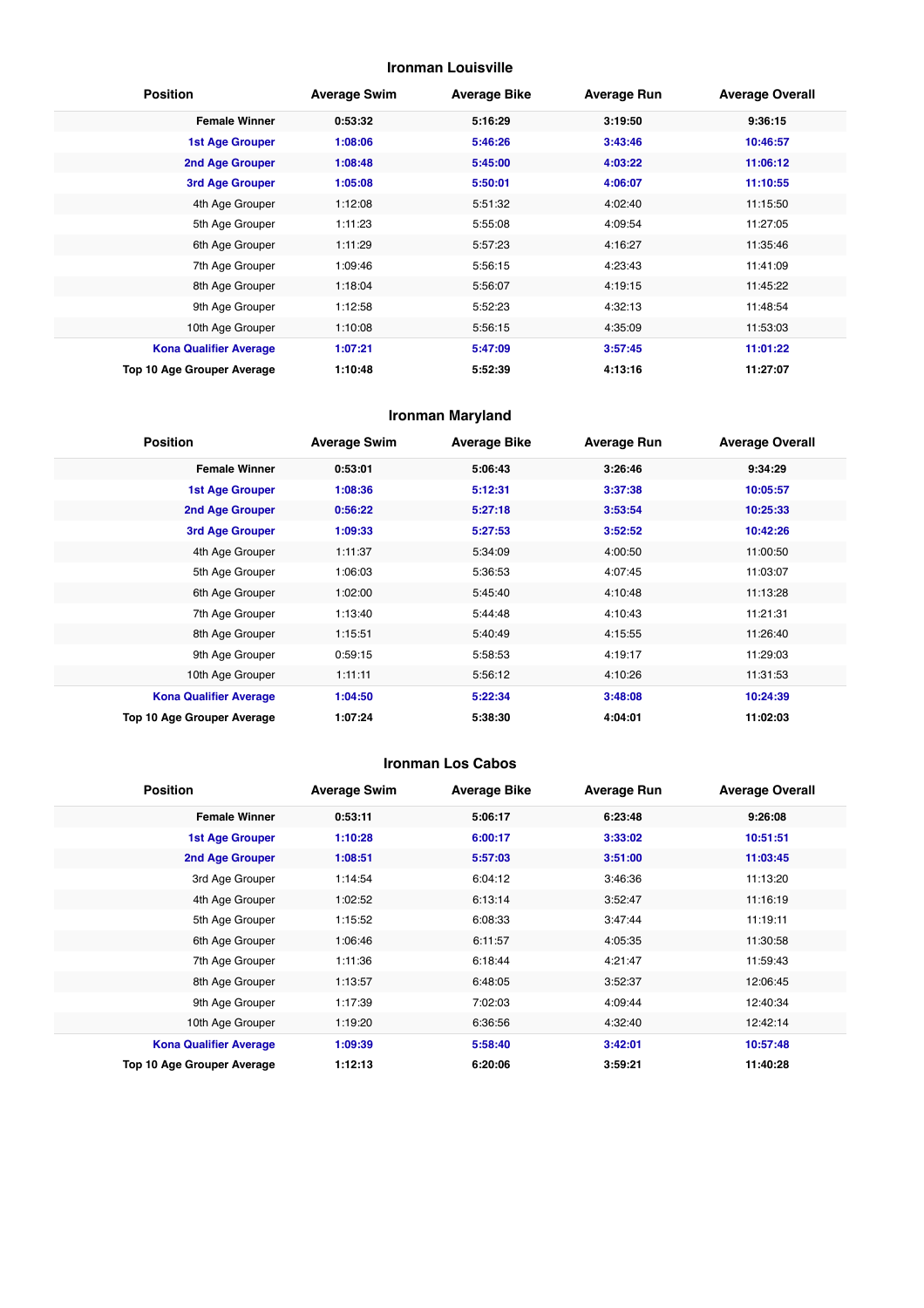#### **Ironman Florida**

| <b>Position</b>               | <b>Average Swim</b> | <b>Average Bike</b> | <b>Average Run</b> | <b>Average Overall</b> |
|-------------------------------|---------------------|---------------------|--------------------|------------------------|
| <b>Female Winner</b>          | 0:58:39             | 4:56:41             | 3:09:30            | 9:04:51                |
| 1st Age Grouper               | 0:58:20             | 5:13:55             | 3:39:30            | 9:59:35                |
| 2nd Age Grouper               | 0:59:07             | 5:20:54             | 3:46:37            | 10:14:10               |
| 3rd Age Grouper               | 1:01:07             | 5:27:11             | 3:47:42            | 10:24:39               |
| 4th Age Grouper               | 1:02:55             | 5:33:55             | 3:45:10            | 10:30:40               |
| 5th Age Grouper               | 1:03:35             | 5:24:47             | 4:02:03            | 10:39:23               |
| 6th Age Grouper               | 1:06:31             | 5:33:50             | 3:53:10            | 10:44:08               |
| 7th Age Grouper               | 1:11:34             | 5:34:17             | 3:53:15            | 10:49:43               |
| 8th Age Grouper               | 1:05:49             | 5:43:15             | 3:55:12            | 10:54:26               |
| 9th Age Grouper               | 1:03:09             | 5:35:57             | 4:08:42            | 10:58:12               |
| 10th Age Grouper              | 1:05:41             | 5:40:58             | 4:05:08            | 11:02:01               |
| <b>Kona Qualifier Average</b> | 0:58:43             | 5:17:25             | 3:43:03            | 10:06:53               |
| Top 10 Age Grouper Average    | 1:03:47             | 5:30:54             | 3:53:39            | 10:37:42               |

#### **Ironman Fortaleza**

| <b>Position</b>               | <b>Average Swim</b> | <b>Average Bike</b> | <b>Average Run</b> | <b>Average Overall</b> |
|-------------------------------|---------------------|---------------------|--------------------|------------------------|
| <b>Female Winner</b>          | 0:51:52             | 4:57:46             | 3:15:59            | 9:09:20                |
| <b>1st Age Grouper</b>        | 1:17:37             | 5:25:52             | 3:34:19            | 10:22:20               |
| 2nd Age Grouper               | 1:12:15             | 5:46:07             | 4:14:41            | 11:19:36               |
| 3rd Age Grouper               | 1:20:40             | 5:51:26             | 4:23:47            | 11:44:08               |
| 4th Age Grouper               | 1:14:14             | 6:13:26             | 4:24:17            | 11:57:49               |
| 5th Age Grouper               | 1:40:17             | 6:15:42             | 4:11:43            | 12:21:22               |
| 6th Age Grouper               | 1:36:16             | 6:13:25             | 4:39:39            | 12:36:32               |
| 7th Age Grouper               | 1:11:45             | 6:16:45             | 5:04:10            | 12:39:57               |
| 8th Age Grouper               | 1:27:53             | 6:16:48             | 4:49:42            | 12:40:45               |
| 9th Age Grouper               | 1:47:53             | 6:09:54             | 4:45:21            | 12:53:53               |
| 10th Age Grouper              | 1:27:34             | 6:49:17             | 4:55:01            | 13:23:45               |
| <b>Kona Qualifier Average</b> | 1:14:56             | 5:35:59             | 3:54:30            | 10:50:58               |
| Top 10 Age Grouper Average    | 1:25:38             | 6:07:52             | 4:30:16            | 12:12:00               |

## **Ironman Malaysia**

| <b>Position</b>               | <b>Average Swim</b> | <b>Average Bike</b> | <b>Average Run</b> | <b>Average Overall</b> |
|-------------------------------|---------------------|---------------------|--------------------|------------------------|
| <b>Female Winner</b>          | 0:59:11             | 4:58:44             | 3:23:11            | 9:26:38                |
| <b>1st Age Grouper</b>        | 1:09:01             | 6:27:32             | 4:00:29            | 11:44:01               |
| 2nd Age Grouper               | 1:13:16             | 6:10:41             | 4:18:10            | 11:53:28               |
| 3rd Age Grouper               | 1:23:11             | 6:20:32             | 4:27:08            | 12:23:27               |
| 4th Age Grouper               | 1:13:50             | 6:38:27             | 4:29:44            | 12:34:44               |
| 5th Age Grouper               | 1:31:12             | 6:15:51             | 4:49:48            | 12:48:06               |
| 6th Age Grouper               | 1:32:42             | 6:54:01             | 4:36:31            | 13:17:58               |
| 7th Age Grouper               | 1:33:39             | 7:28:01             | 4:22:25            | 13:41:33               |
| 8th Age Grouper               | 1:28:47             | 7:09:41             | 5:12:11            | 14:05:56               |
| 9th Age Grouper               | 1:35:58             | 6:56:52             | 5:32:39            | 14:26:31               |
| 10th Age Grouper              | 1:22:13             | 7:22:29             | 5:35:13            | 14:38:03               |
| <b>Kona Qualifier Average</b> | 1:09:01             | 6:27:32             | 4:00:29            | 11:44:01               |
| Top 10 Age Grouper Average    | 1:24:22             | 6:46:24             | 4:44:25            | 13:09:22               |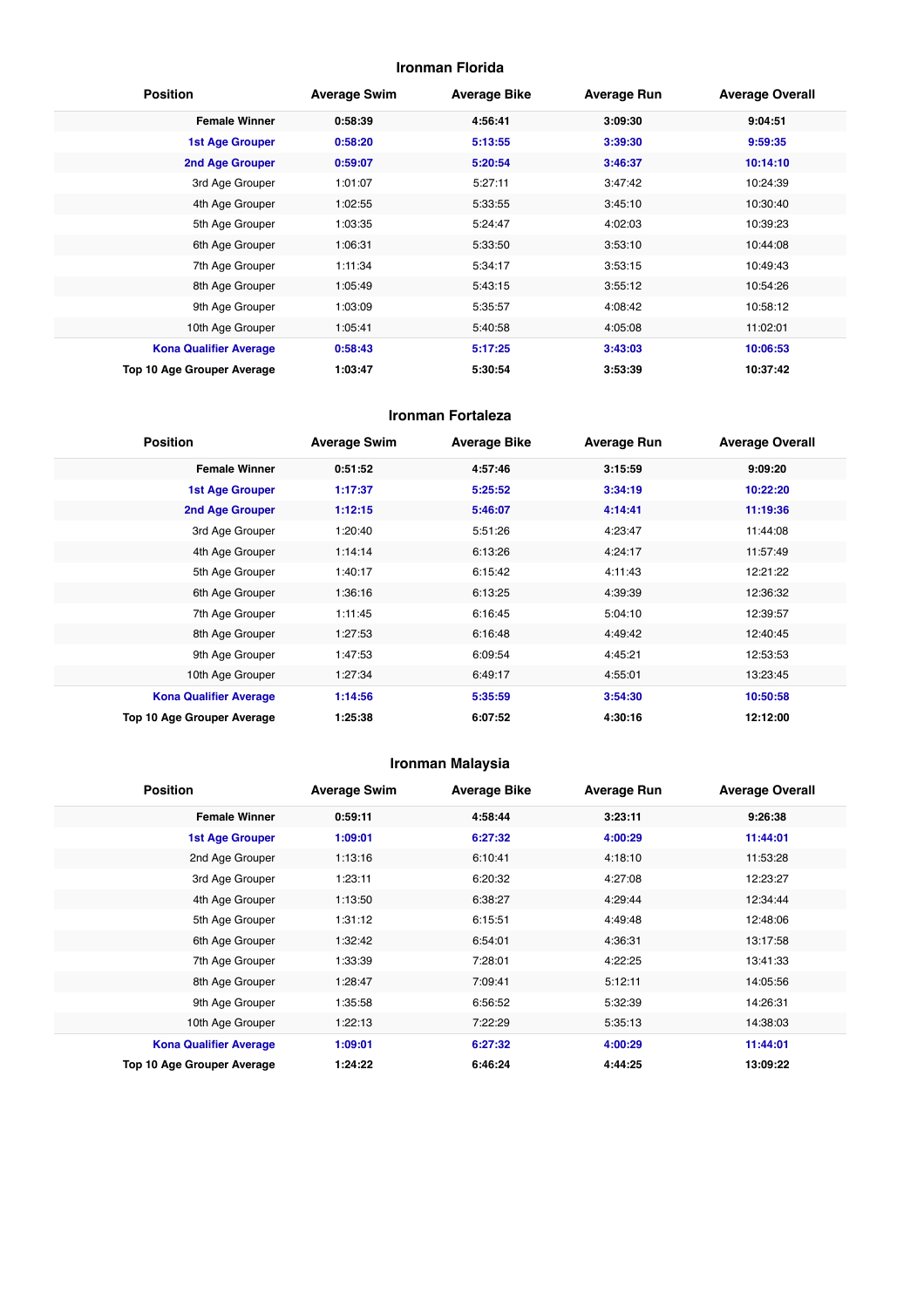#### **Ironman Arizona**

| <b>Position</b>               | <b>Average Swim</b> | <b>Average Bike</b> | <b>Average Run</b> | <b>Average Overall</b> |
|-------------------------------|---------------------|---------------------|--------------------|------------------------|
| <b>Female Winner</b>          | 0:57:13             | 5:00:14             | 3:08:59            | 9:11:01                |
| <b>1st Age Grouper</b>        | 1:06:27             | 5:29:16             | 3:43:33            | 10:26:45               |
| 2nd Age Grouper               | 1:10:14             | 5:32:50             | 3:50:02            | 10:40:24               |
| 3rd Age Grouper               | 1:07:36             | 5:43:18             | 4:00:27            | 10:59:23               |
| 4th Age Grouper               | 1:01:38             | 5:06:03             | 4:03:36            | 10:58:49               |
| 5th Age Grouper               | 1:14:12             | 5:47:42             | 4:02:22            | 11:13:24               |
| 6th Age Grouper               | 1:12:27             | 5:46:27             | 4:11:32            | 11:19:32               |
| 7th Age Grouper               | 1:13:49             | 5:49:52             | 4:12:47            | 11:26:20               |
| 8th Age Grouper               | 1:12:37             | 5:46:44             | 4:16:30            | 11:25:14               |
| 9th Age Grouper               | 1:10:26             | 5:54:11             | 4:21:01            | 11:35:51               |
| 10th Age Grouper              | 1:14:02             | 5:55:53             | 4:15:06            | 11:35:11               |
| <b>Kona Qualifier Average</b> | 1:08:19             | 5:36:23             | 3:51:34            | 10:43:55               |
| Top 10 Age Grouper Average    | 1:10:16             | 5:42:23             | 4:06:02            | 11:11:09               |

#### **Ironman Cozumel**

| <b>Position</b>               | <b>Average Swim</b> | <b>Average Bike</b> | <b>Average Run</b> | <b>Average Overall</b> |
|-------------------------------|---------------------|---------------------|--------------------|------------------------|
| <b>Female Winner</b>          | 0:49:18             | 5:00:51             | 3:11:56            | 9:08:24                |
| <b>1st Age Grouper</b>        | 1:00:40             | 5:31:25             | 3:38:32            | 10:17:02               |
| 2nd Age Grouper               | 0:50:22             | 4:45:27             | 5:00:23            | 10:31:53               |
| 3rd Age Grouper               | 1:02:20             | 5:35:59             | 4:03:16            | 10:49:27               |
| 4th Age Grouper               | 1:04:35             | 5:44:10             | 3:57:43            | 10:54:51               |
| 5th Age Grouper               | 1:05:02             | 5:46:18             | 4:09:36            | 11:09:01               |
| 6th Age Grouper               | 1:07:12             | 5:51:01             | 4:09:04            | 11:16:08               |
| 7th Age Grouper               | 1:07:03             | 6:01:10             | 4:07:15            | 11:23:30               |
| 8th Age Grouper               | 1:09:35             | 6:07:34             | 4:10:08            | 11:37:02               |
| 9th Age Grouper               | 1:04:58             | 6:06:35             | 4:24:20            | 11:44:51               |
| 10th Age Grouper              | 1:08:32             | 6:09:12             | 4:22:46            | 11:49:50               |
| <b>Kona Qualifier Average</b> | 0:55:31             | 5:08:26             | 4:19:28            | 10:24:27               |
| Top 10 Age Grouper Average    | 1:04:02             | 5:45:53             | 4:12:18            | 11:09:21               |

#### **Ironman Western Australia**

| <b>Position</b>               | <b>Average Swim</b> | <b>Average Bike</b> | <b>Average Run</b> | <b>Average Overall</b> |
|-------------------------------|---------------------|---------------------|--------------------|------------------------|
| <b>Female Winner</b>          | 0:55:48             | 4:59:23             | 3:12:57            | 9:10:38                |
| <b>1st Age Grouper</b>        | 1:04:10             | 5:19:53             | 3:46:08            | 10:13:16               |
| 2nd Age Grouper               | 1:06:49             | 5:39:07             | 3:54:41            | 10:44:45               |
| 3rd Age Grouper               | 1:06:11             | 5:40:08             | 4:10:55            | 11:01:59               |
| 4th Age Grouper               | 1:11:37             | 5:46:07             | 4:12:50            | 11:15:38               |
| 5th Age Grouper               | 1:12:45             | 5:56:50             | 4:13:38            | 11:28:22               |
| 6th Age Grouper               | 1:08:09             | 5:47:31             | 4:37:20            | 11:38:30               |
| 7th Age Grouper               | 1:11:14             | 5:59:25             | 4:28:23            | 11:44:31               |
| 8th Age Grouper               | 1:09:13             | 5:59:15             | 4:39:13            | 11:53:43               |
| 9th Age Grouper               | 1:10:49             | 5:57:29             | 4:47:05            | 12:01:03               |
| 10th Age Grouper              | 1:10:33             | 6:03:23             | 4:49:48            | 12:09:38               |
| <b>Kona Qualifier Average</b> | 1:05:29             | 5:29:30             | 3:50:25            | 10:29:00               |
| Top 10 Age Grouper Average    | 1:09:09             | 5:48:55             | 4:22:00            | 11:25:08               |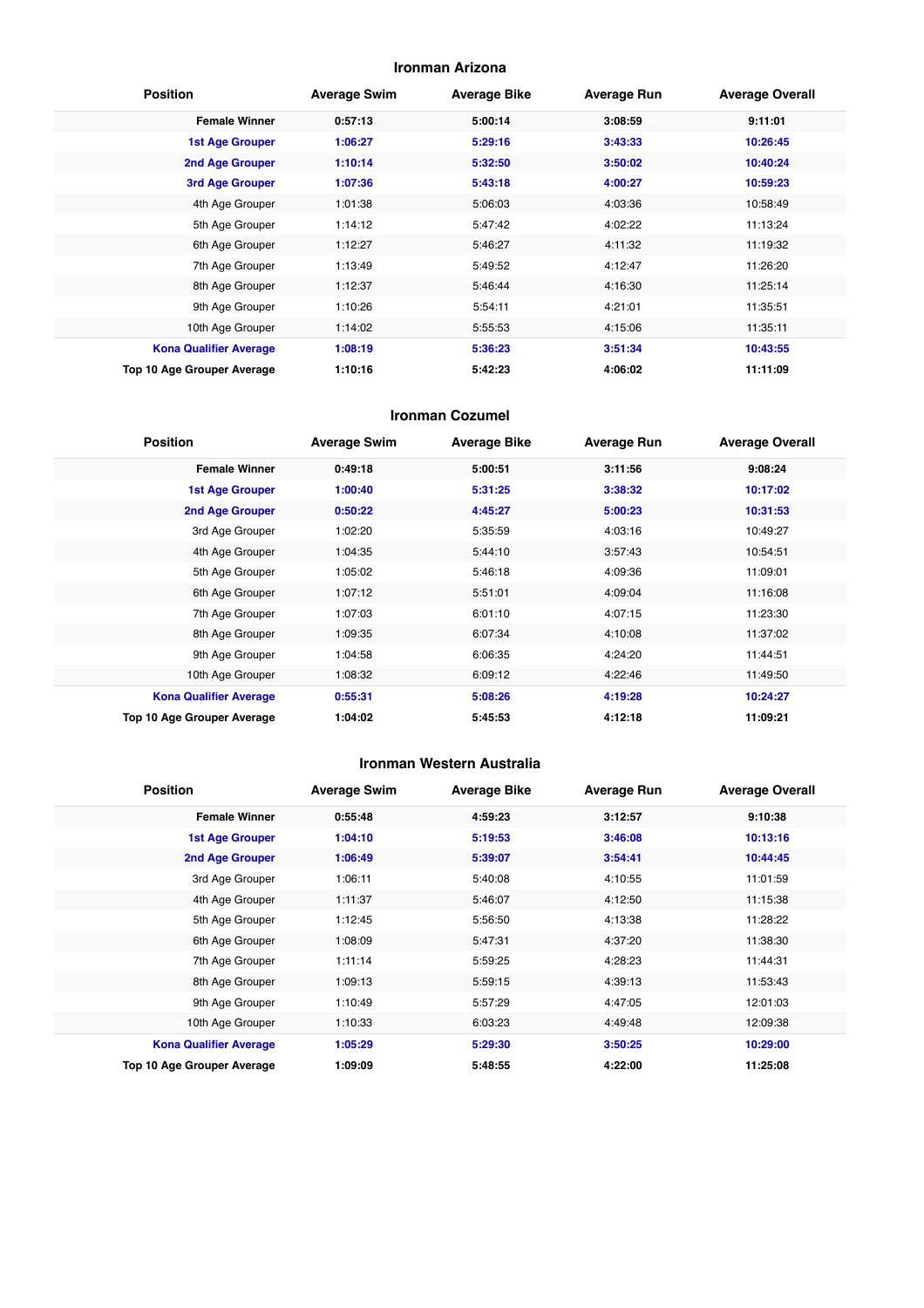#### **Ironman New Zealand**

| <b>Position</b>               | <b>Average Swim</b> | <b>Average Bike</b> | <b>Average Run</b> | <b>Average Overall</b> |
|-------------------------------|---------------------|---------------------|--------------------|------------------------|
| <b>Female Winner</b>          | 0:50:18             | 5:09:42             | 3:13:07            | 9:18:08                |
| <b>1st Age Grouper</b>        | 1:01:19             | 5:45:35             | 3:56:41            | 10:52:45               |
| 2nd Age Grouper               | 1:05:05             | 5:54:23             | 4:05:28            | 11:13:01               |
| 3rd Age Grouper               | 1:05:23             | 5:57:22             | 4:14:33            | 11:27:22               |
| 4th Age Grouper               | 1:07:30             | 6:03:41             | 4:18:21            | 11:40:00               |
| 5th Age Grouper               | 1:11:17             | 6:07:43             | 4:18:59            | 11:47:39               |
| 6th Age Grouper               | 1:13:43             | 6:13:35             | 4:21:06            | 11:58:34               |
| 7th Age Grouper               | 1:11:59             | 6:14:50             | 4:27:43            | 12:05:56               |
| 8th Age Grouper               | 1:12:00             | 6:24:00             | 4:25:12            | 12:13:33               |
| 9th Age Grouper               | 1:20:37             | 6:22:44             | 4:26:44            | 12:21:41               |
| 10th Age Grouper              | 1:12:08             | 6:27:40             | 4:34:00            | 12:27:19               |
| <b>Kona Qualifier Average</b> | 1:03:12             | 5:49:59             | 4:01:05            | 11:02:53               |
| Top 10 Age Grouper Average    | 1:10:06             | 6:09:09             | 4:18:53            | 11:48:47               |

#### **Ironman Melbourne**

| <b>Position</b>               | <b>Average Swim</b> | <b>Average Bike</b> | <b>Average Run</b> | <b>Average Overall</b> |
|-------------------------------|---------------------|---------------------|--------------------|------------------------|
| <b>Female Winner</b>          | 0:53:25             | 4:46:42             | 3:04:12            | 8:48:33                |
| 1st Age Grouper               | 1:03:07             | 5:02:05             | 3:29:44            | 9:39:46                |
| 2nd Age Grouper               | 1:01:43             | 5:21:57             | 3:32:23            | 10:02:19               |
| 3rd Age Grouper               | 0:58:49             | 5:16:44             | 3:55:25            | 10:17:58               |
| 4th Age Grouper               | 1:10:36             | 5:23:23             | 3:40:50            | 10:23:27               |
| 5th Age Grouper               | 1:05:03             | 5:22:17             | 3:54:47            | 10:29:21               |
| 6th Age Grouper               | 1:04:01             | 5:31:42             | 3:48:57            | 10:32:36               |
| 7th Age Grouper               | 1:02:55             | 5:21:04             | 4:06:49            | 10:38:13               |
| 8th Age Grouper               | 1:11:12             | 5:27:32             | 3:56:05            | 10:40:16               |
| 9th Age Grouper               | 1:04:09             | 5:29:13             | 4:03:40            | 10:44:04               |
| 10th Age Grouper              | 1:10:33             | 5:30:03             | 4:04:57            | 10:53:57               |
| <b>Kona Qualifier Average</b> | 1:02:25             | 5:12:01             | 3:31:04            | 9:51:02                |
| Top 10 Age Grouper Average    | 1:05:13             | 5:22:36             | 3:51:22            | 10:26:12               |

#### **Ironman South Africa**

| <b>Position</b>               | <b>Average Swim</b> | <b>Average Bike</b> | <b>Average Run</b> | <b>Average Overall</b> |
|-------------------------------|---------------------|---------------------|--------------------|------------------------|
| <b>Female Winner</b>          | 0:59:05             | 5:05:20             | 3:10:03            | 9:19:21                |
| <b>1st Age Grouper</b>        | 1:16:02             | 5:05:29             | 4:36:19            | 10:54:05               |
| 2nd Age Grouper               | 1:16:35             | 5:54:14             | 3:53:43            | 11:14:20               |
| 3rd Age Grouper               | 1:16:19             | 6:00:59             | 4:01:02            | 11:28:53               |
| 4th Age Grouper               | 1:16:45             | 5:59:51             | 4:15:32            | 11:41:09               |
| 5th Age Grouper               | 1:18:23             | 5:59:38             | 4:22:49            | 11:51:01               |
| 6th Age Grouper               | 1:19:30             | 6:15:26             | 4:11:46            | 11:57:52               |
| 7th Age Grouper               | 1:18:49             | 6:21:12             | 4:17:20            | 12:09:32               |
| 8th Age Grouper               | 1:18:24             | 6:20:25             | 4:25:29            | 12:15:10               |
| 9th Age Grouper               | 1:21:21             | 6:17:45             | 4:30:49            | 12:24:55               |
| 10th Age Grouper              | 1:21:09             | 6:24:00             | 4:30:25            | 12:28:46               |
| <b>Kona Qualifier Average</b> | 1:16:19             | 5:40:14             | 4:10:21            | 11:12:26               |
| Top 10 Age Grouper Average    | 1:18:20             | 6:03:54             | 4:18:31            | 11:50:34               |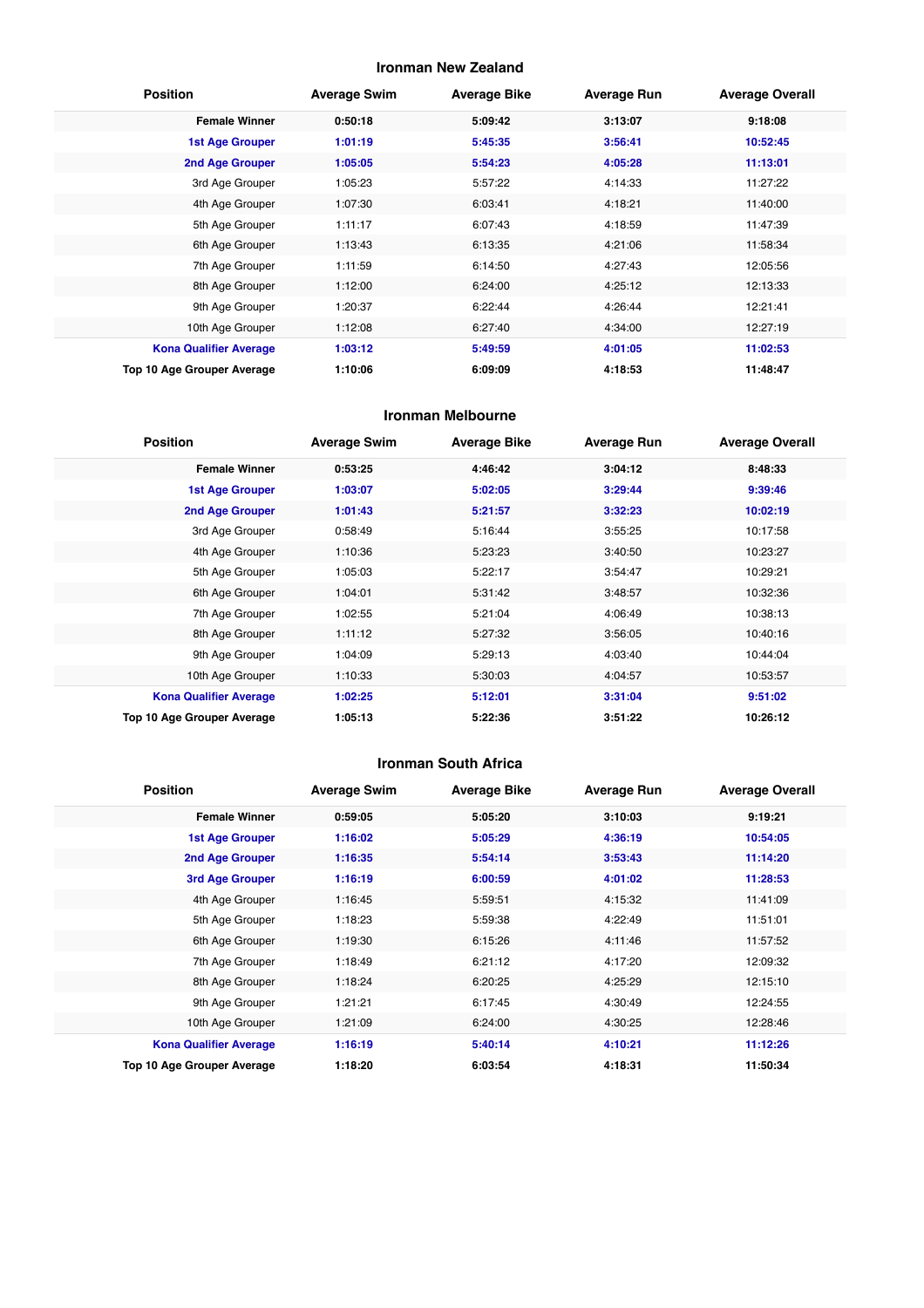#### **Ironman Australia**

| <b>Position</b>               | <b>Average Swim</b> | <b>Average Bike</b> | <b>Average Run</b> | <b>Average Overall</b> |
|-------------------------------|---------------------|---------------------|--------------------|------------------------|
| <b>Female Winner</b>          | 0:52:16             | 5:14:54             | 3:11:41            | 9:21:37                |
| <b>1st Age Grouper</b>        | 0:59:10             | 5:44:16             | 3:44:33            | 10:31:31               |
| 2nd Age Grouper               | 1:05:21             | 5:48:58             | 3:52:41            | 10:51:37               |
| 3rd Age Grouper               | 1:02:15             | 5:53:22             | 4:01:33            | 11:02:01               |
| 4th Age Grouper               | 1:02:50             | 5:59:40             | 4:02:47            | 11:09:47               |
| 5th Age Grouper               | 1:07:22             | 5:30:30             | 4:46:43            | 11:23:41               |
| 6th Age Grouper               | 1:06:15             | 5:32:19             | 4:50:52            | 11:29:56               |
| 7th Age Grouper               | 1:07:46             | 5:31:17             | 4:56:58            | 11:35:23               |
| 8th Age Grouper               | 1:05:45             | 5:39:57             | 4:58:32            | 11:45:05               |
| 9th Age Grouper               | 1:08:14             | 6:15:42             | 4:24:06            | 11:54:28               |
| 10th Age Grouper              | 1:09:32             | 6:24:37             | 4:18:34            | 11:58:57               |
| <b>Kona Qualifier Average</b> | 1:02:15             | 5:46:37             | 3:48:37            | 10:41:34               |
| Top 10 Age Grouper Average    | 1:05:27             | 5:50:04             | 4:23:44            | 11:22:14               |

#### **Ironman Texas**

| <b>Position</b>               | <b>Average Swim</b> | <b>Average Bike</b> | <b>Average Run</b> | <b>Average Overall</b> |
|-------------------------------|---------------------|---------------------|--------------------|------------------------|
| <b>Female Winner</b>          | 0:54:44             | 5:01:01             | 3:05:21            | 8:54:24                |
| <b>1st Age Grouper</b>        | 1:06:28             | 5:17:24             | 3:33:32            | 10:03:57               |
| 2nd Age Grouper               | 1:07:59             | 5:21:42             | 3:44:09            | 10:21:21               |
| 3rd Age Grouper               | 1:07:53             | 5:29:36             | 3:53:36            | 10:39:28               |
| 4th Age Grouper               | 1:14:48             | 5:26:33             | 3:56:22            | 10:48:11               |
| 5th Age Grouper               | 1:09:39             | 5:33:31             | 4:02:21            | 10:53:38               |
| 6th Age Grouper               | 0:59:28             | 4:34:23             | 5:16:56            | 10:57:52               |
| 7th Age Grouper               | 1:19:47             | 5:47:04             | 3:56:01            | 11:12:05               |
| 8th Age Grouper               | 1:22:07             | 5:37:36             | 4:10:23            | 11:20:00               |
| 9th Age Grouper               | 1:23:46             | 5:37:45             | 4:10:09            | 11:23:08               |
| 10th Age Grouper              | 1:22:56             | 5:46:02             | 4:08:40            | 11:27:50               |
| <b>Kona Qualifier Average</b> | 1:09:17             | 5:23:49             | 3:46:55            | 10:28:14               |
| Top 10 Age Grouper Average    | 1:13:29             | 5:27:09             | 4:05:13            | 10:54:45               |

#### **Ironman Lanzarote**

| <b>Position</b>               | <b>Average Swim</b> | <b>Average Bike</b> | <b>Average Run</b> | <b>Average Overall</b> |
|-------------------------------|---------------------|---------------------|--------------------|------------------------|
| <b>Female Winner</b>          | 0:55:38             | 5:39:59             | 3:09:28            | 9:52:17                |
| <b>1st Age Grouper</b>        | 1:07:50             | 6:19:24             | 3:48:46            | 11:27:32               |
| 2nd Age Grouper               | 1:09:25             | 6:40:09             | 3:57:18            | 11:58:16               |
| 3rd Age Grouper               | 1:11:18             | 6:42:35             | 4:06:19            | 12:11:27               |
| 4th Age Grouper               | 1:14:09             | 6:59:34             | 4:02:32            | 12:30:20               |
| 5th Age Grouper               | 1:14:47             | 6:58:04             | 4:13:49            | 12:40:26               |
| 6th Age Grouper               | 1:14:31             | 7:01:18             | 4:27:32            | 12:58:04               |
| 7th Age Grouper               | 1:18:44             | 7:09:07             | 4:30:11            | 13:15:31               |
| 8th Age Grouper               | 1:17:56             | 7:11:14             | 4:39:03            | 13:23:33               |
| 9th Age Grouper               | 1:14:39             | 7:34:41             | 4:42:09            | 13:49:01               |
| 10th Age Grouper              | 1:17:13             | 7:19:36             | 5:05:15            | 13:59:45               |
| <b>Kona Qualifier Average</b> | 1:07:50             | 6:19:24             | 3:48:46            | 11:27:32               |
| Top 10 Age Grouper Average    | 1:14:03             | 6:59:34             | 4:21:17            | 12:49:23               |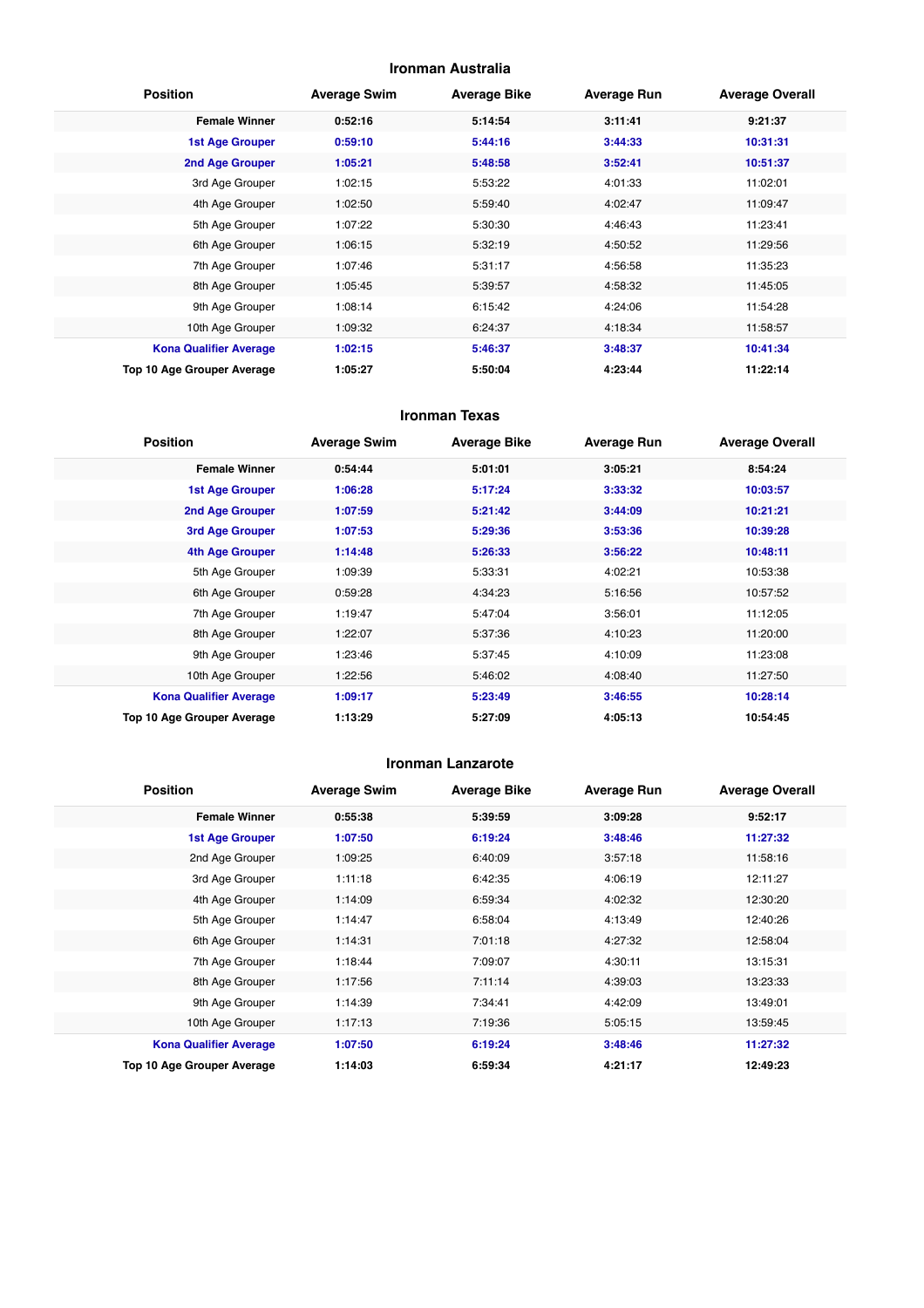#### **Ironman Brazil**

| <b>Position</b>               | <b>Average Swim</b> | <b>Average Bike</b> | <b>Average Run</b> | <b>Average Overall</b> |
|-------------------------------|---------------------|---------------------|--------------------|------------------------|
| <b>Female Winner</b>          | 0:56:08             | 4:58:02             | 3:59:39            | 9:34:30                |
| <b>1st Age Grouper</b>        | 1:08:27             | 4:19:49             | 3:33:41            | 10:45:20               |
| 2nd Age Grouper               | 0:58:25             | 4:59:35             | 3:35:54            | 11:01:42               |
| 3rd Age Grouper               | 1:05:18             | 5:06:28             | 3:33:04            | 11:13:40               |
| 4th Age Grouper               | 1:12:23             | 5:16:11             | 3:33:46            | 11:23:52               |
| 5th Age Grouper               | 1:14:32             | 5:12:37             | 3:45:51            | 11:36:56               |
| 6th Age Grouper               | 1:16:43             | 5:14:20             | 3:49:49            | 11:46:31               |
| 7th Age Grouper               | 1:12:53             | 5:21:49             | 3:52:08            | 11:53:31               |
| 8th Age Grouper               | 1:22:26             | 5:20:11             | 3:53:37            | 12:02:48               |
| 9th Age Grouper               | 1:15:50             | 5:24:33             | 4:02:20            | 12:11:07               |
| 10th Age Grouper              | 1:21:07             | 5:25:15             | 4:04:58            | 12:18:46               |
| <b>Kona Qualifier Average</b> | 1:03:26             | 4:39:42             | 3:34:47            | 10:53:31               |
| Top 10 Age Grouper Average    | 1:12:49             | 5:10:05             | 3:46:31            | 11:37:25               |

#### **Ironman France**

| <b>Position</b>               | <b>Average Swim</b> | <b>Average Bike</b> | <b>Average Run</b> | <b>Average Overall</b> |
|-------------------------------|---------------------|---------------------|--------------------|------------------------|
| <b>Female Winner</b>          | 0:57:30             | 5:23:21             | 3:07:26            | 9:34:29                |
| <b>1st Age Grouper</b>        | 1:05:34             | 5:45:24             | 3:23:45            | 10:40:01               |
| 2nd Age Grouper               | 1:08:15             | 5:57:09             | 3:55:13            | 11:10:37               |
| 3rd Age Grouper               | 1:12:08             | 6:11:56             | 4:00:16            | 11:36:21               |
| 4th Age Grouper               | 1:10:05             | 6:16:05             | 4:08:53            | 11:47:04               |
| 5th Age Grouper               | 1:16:56             | 5:51:54             | 3:58:50            | 11:59:51               |
| 6th Age Grouper               | 1:14:03             | 5:51:25             | 4:15:06            | 12:12:01               |
| 7th Age Grouper               | 1:14:25             | 5:46:35             | 4:09:23            | 12:07:16               |
| 8th Age Grouper               | 1:15:31             | 5:48:15             | 4:22:50            | 12:26:49               |
| 9th Age Grouper               | 1:12:42             | 6:48:41             | 4:21:51            | 12:36:06               |
| 10th Age Grouper              | 1:16:01             | 6:53:30             | 4:20:14            | 12:44:33               |
| <b>Kona Qualifier Average</b> | 1:05:34             | 5:45:24             | 3:23:45            | 10:40:01               |
| Top 10 Age Grouper Average    | 1:12:29             | 6:06:35             | 4:05:06            | 11:54:42               |

#### **Ironman Cairns**

| <b>Position</b>               | <b>Average Swim</b> | <b>Average Bike</b> | <b>Average Run</b> | <b>Average Overall</b> |
|-------------------------------|---------------------|---------------------|--------------------|------------------------|
| <b>Female Winner</b>          | 0:53:21             | 5:09:07             | 3:10:14            | 9:17:24                |
| <b>1st Age Grouper</b>        | 1:00:26             | 5:25:38             | 3:53:06            | 10:26:10               |
| 2nd Age Grouper               | 1:12:26             | 5:41:10             | 3:48:14            | 10:49:37               |
| 3rd Age Grouper               | 1:09:23             | 5:49:40             | 3:53:41            | 11:01:18               |
| 4th Age Grouper               | 1:11:58             | 5:46:09             | 4:05:53            | 11:13:19               |
| 5th Age Grouper               | 1:17:34             | 5:57:19             | 4:06:05            | 11:29:31               |
| 6th Age Grouper               | 1:12:55             | 5:56:25             | 4:22:48            | 11:40:01               |
| 7th Age Grouper               | 1:02:40             | 6:13:49             | 4:27:15            | 11:53:17               |
| 8th Age Grouper               | 1:19:23             | 6:09:44             | 4:19:14            | 11:58:28               |
| 9th Age Grouper               | 1:14:57             | 6:04:53             | 4:34:51            | 12:07:02               |
| 10th Age Grouper              | 1:14:10             | 6:10:55             | 4:38:17            | 12:14:19               |
| <b>Kona Qualifier Average</b> | 1:06:26             | 5:33:24             | 3:50:40            | 10:37:54               |
| Top 10 Age Grouper Average    | 1:11:35             | 5:55:34             | 4:12:56            | 11:29:18               |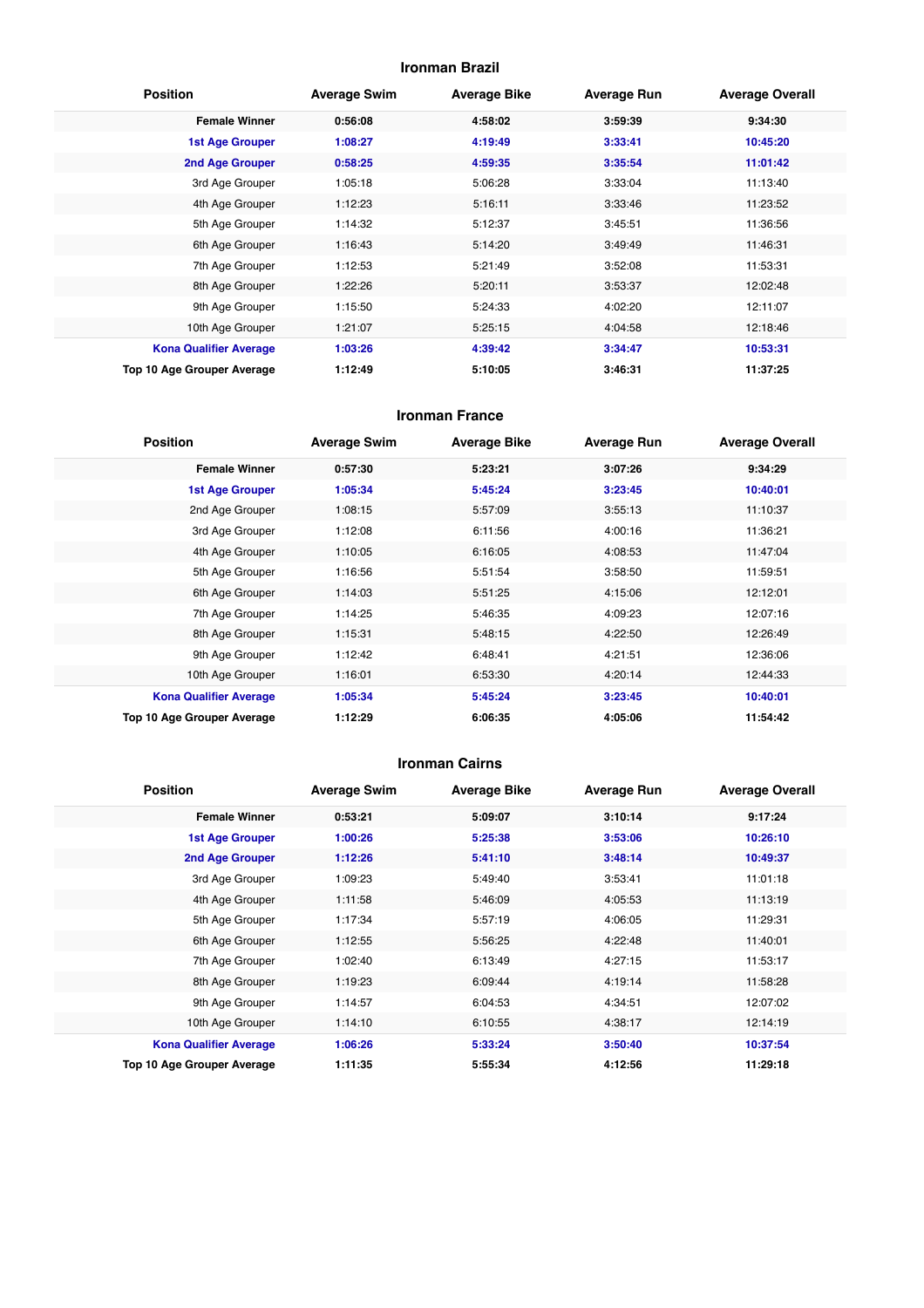#### **Ironman Austria**

| <b>Position</b>               | <b>Average Swim</b> | <b>Average Bike</b> | <b>Average Run</b> | <b>Average Overall</b> |
|-------------------------------|---------------------|---------------------|--------------------|------------------------|
| <b>Female Winner</b>          | 0:53:12             | 4:56:35             | 3:05:10            | 9:00:01                |
| <b>1st Age Grouper</b>        | 1:09:59             | 5:29:03             | 3:10:16            | 9:58:48                |
| 2nd Age Grouper               | 1:07:21             | 5:19:55             | 3:43:32            | 10:18:51               |
| 3rd Age Grouper               | 1:09:11             | 5:31:05             | 3:49:15            | 10:37:58               |
| 4th Age Grouper               | 1:09:20             | 5:35:09             | 3:57:05            | 10:49:49               |
| 5th Age Grouper               | 1:13:16             | 5:42:18             | 3:58:11            | 11:03:06               |
| 6th Age Grouper               | 1:18:04             | 5:43:01             | 3:55:33            | 11:08:10               |
| 7th Age Grouper               | 1:15:59             | 5:50:47             | 4:01:45            | 11:18:43               |
| 8th Age Grouper               | 1:14:02             | 5:46:20             | 4:13:03            | 11:22:57               |
| 9th Age Grouper               | 1:17:11             | 5:47:42             | 4:13:07            | 11:28:18               |
| 10th Age Grouper              | 1:15:31             | 5:52:50             | 4:52:09            | 11:33:00               |
| <b>Kona Qualifier Average</b> | 1:08:40             | 5:24:29             | 3:26:54            | 10:08:50               |
| Top 10 Age Grouper Average    | 1:12:59             | 5:39:49             | 3:59:23            | 10:57:58               |

#### **Ironman Frankfurt**

| <b>Position</b>               | <b>Average Swim</b> | <b>Average Bike</b> | <b>Average Run</b> | <b>Average Overall</b> |
|-------------------------------|---------------------|---------------------|--------------------|------------------------|
| <b>Female Winner</b>          | 0:52:09             | 4:57:30             | 3:06:29            | 9:01:28                |
| 1st Age Grouper               | 1:05:36             | 5:17:12             | 3:24:40            | 10:12:58               |
| 2nd Age Grouper               | 1:08:21             | 5:32:15             | 3:27:34            | 10:34:26               |
| 3rd Age Grouper               | 1:07:35             | 5:37:56             | 3:35:42            | 10:47:07               |
| 4th Age Grouper               | 1:08:43             | 5:41:04             | 4:20:16            | 11:00:05               |
| 5th Age Grouper               | 1:08:09             | 5:45:42             | 3:44:46            | 11:07:01               |
| 6th Age Grouper               | 1:15:34             | 5:42:59             | 4:18:21            | 11:15:23               |
| 7th Age Grouper               | 1:08:11             | 5:50:42             | 3:56:09            | 11:23:28               |
| 8th Age Grouper               | 1:15:58             | 5:58:53             | 4:22:51            | 11:31:19               |
| 9th Age Grouper               | 1:16:14             | 5:56:10             | 3:54:21            | 11:36:12               |
| 10th Age Grouper              | 1:16:35             | 5:56:01             | 4:00:23            | 11:43:35               |
| <b>Kona Qualifier Average</b> | 1:06:59             | 5:24:44             | 3:26:07            | 10:23:42               |
| Top 10 Age Grouper Average    | 1:11:06             | 5:43:53             | 3:54:30            | 11:07:09               |

#### **Ironman UK**

| <b>Position</b>               | <b>Average Swim</b> | <b>Average Bike</b> | <b>Average Run</b> | <b>Average Overall</b> |
|-------------------------------|---------------------|---------------------|--------------------|------------------------|
| <b>Female Winner</b>          | 0:54:47             | 5:34:58             | 3:09:13            | 9:44:26                |
| <b>1st Age Grouper</b>        | 1:08:00             | 6:16:04             | 3:35:19            | 11:08:57               |
| 2nd Age Grouper               | 1:14:24             | 6:37:33             | 3:32:33            | 11:49:06               |
| 3rd Age Grouper               | 1:09:52             | 6:45:30             | 4:04:47            | 12:13:56               |
| 4th Age Grouper               | 1:16:36             | 6:44:39             | 4:14:00            | 12:28:58               |
| 5th Age Grouper               | 1:16:56             | 7:02:21             | 4:08:58            | 12:43:50               |
| 6th Age Grouper               | 1:18:17             | 6:56:50             | 4:25:27            | 12:54:52               |
| 7th Age Grouper               | 1:18:21             | 7:17:58             | 4:12:11            | 13:04:56               |
| 8th Age Grouper               | 1:18:07             | 7:15:14             | 4:31:04            | 13:21:18               |
| 9th Age Grouper               | 1:23:14             | 7:21:08             | 4:42:07            | 13:43:29               |
| 10th Age Grouper              | 1:22:45             | 7:22:47             | 4:54:47            | 13:59:46               |
| <b>Kona Qualifier Average</b> | 1:11:12             | 6:26:49             | 3:33:56            | 11:29:01               |
| Top 10 Age Grouper Average    | 1:16:39             | 6:58:00             | 4:14:07            | 12:44:55               |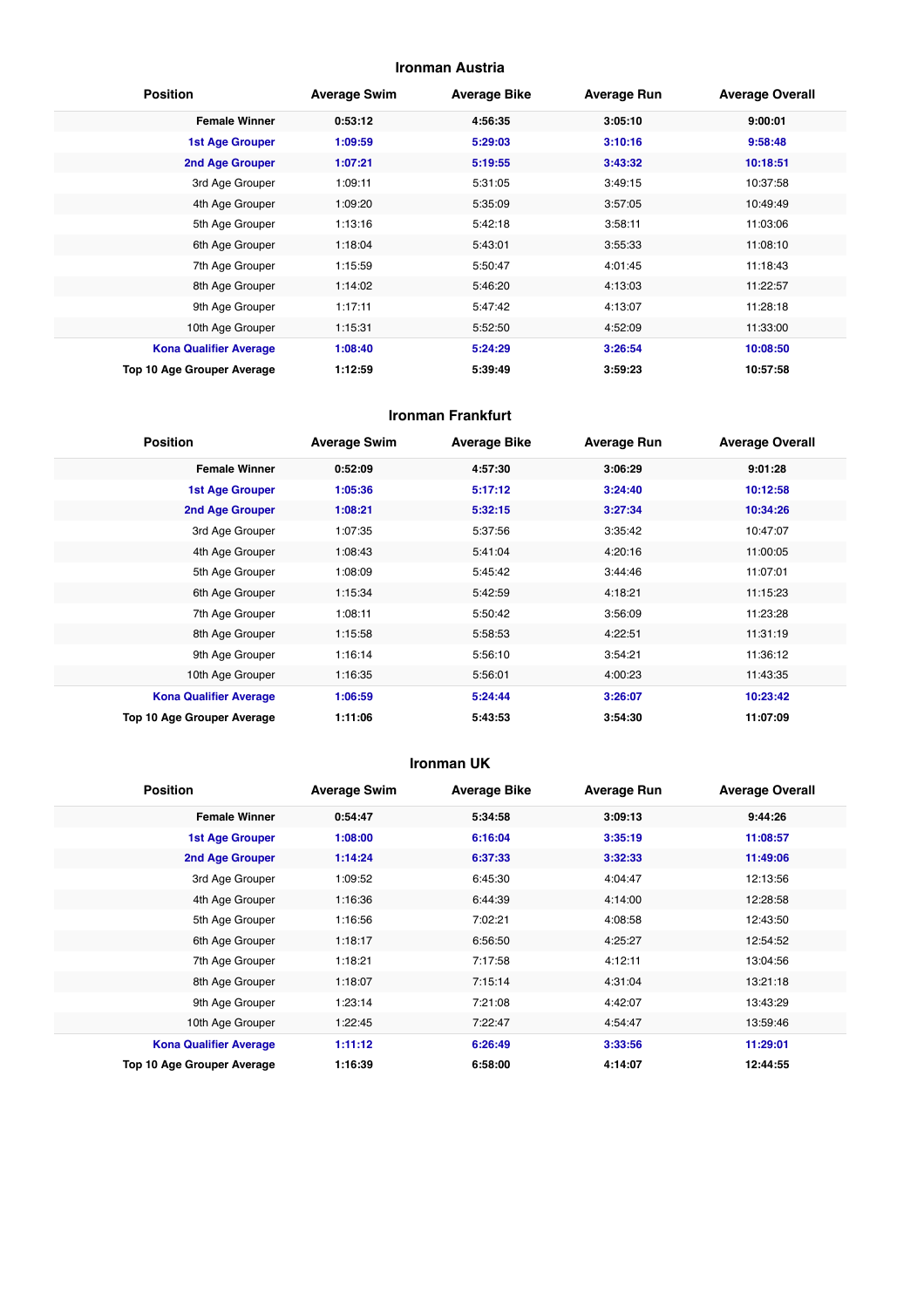#### **Ironman Lake Placid**

| <b>Position</b>               | <b>Average Swim</b> | <b>Average Bike</b> | <b>Average Run</b> | <b>Average Overall</b> |
|-------------------------------|---------------------|---------------------|--------------------|------------------------|
| <b>Female Winner</b>          | 0:58:19             | 5:19:59             | 3:16:59            | 9:40:45                |
| <b>1st Age Grouper</b>        | 0:58:58             | 5:48:29             | 3:39:19            | 10:36:56               |
| 2nd Age Grouper               | 1:03:43             | 5:53:49             | 3:52:34            | 11:00:56               |
| 3rd Age Grouper               | 1:03:07             | 6:04:37             | 3:53:38            | 11:12:48               |
| 4th Age Grouper               | 1:05:07             | 6:01:44             | 4:00:00            | 11:18:35               |
| 5th Age Grouper               | 1:06:36             | 6:07:36             | 3:57:50            | 11:23:19               |
| 6th Age Grouper               | 1:07:11             | 6:06:51             | 4:03:13            | 11:26:16               |
| 7th Age Grouper               | 1:05:18             | 6:08:22             | 4:05:35            | 11:32:06               |
| 8th Age Grouper               | 1:11:24             | 6:10:22             | 4:05:33            | 11:37:14               |
| 9th Age Grouper               | 1:03:21             | 6:17:30             | 4:08:24            | 11:43:34               |
| 10th Age Grouper              | 1:15:10             | 6:14:06             | 4:06:08            | 11:47:31               |
| <b>Kona Qualifier Average</b> | 1:01:20             | 5:51:09             | 3:45:56            | 10:48:56               |
| Top 10 Age Grouper Average    | 1:05:59             | 6:05:20             | 3:59:13            | 11:21:55               |

#### **Ironman Switzerland**

| <b>Position</b>               | <b>Average Swim</b> | <b>Average Bike</b> | <b>Average Run</b> | <b>Average Overall</b> |
|-------------------------------|---------------------|---------------------|--------------------|------------------------|
| <b>Female Winner</b>          | 0:58:45             | 5:00:37             | 3:13:43            | 9:16:24                |
| 1st Age Grouper               | 1:04:17             | 5:15:55             | 4:21:06            | 10:46:54               |
| 2nd Age Grouper               | 1:10:38             | 5:46:20             | 3:53:14            | 10:56:18               |
| 3rd Age Grouper               | 1:16:52             | 5:53:35             | 3:55:39            | 11:12:19               |
| 4th Age Grouper               | 1:13:54             | 5:57:40             | 4:02:15            | 11:21:12               |
| 5th Age Grouper               | 1:13:53             | 6:00:36             | 4:11:55            | 11:34:04               |
| 6th Age Grouper               | 1:11:45             | 6:01:57             | 4:18:26            | 11:39:46               |
| 7th Age Grouper               | 1:19:09             | 6:05:59             | 4:14:29            | 11:47:14               |
| 8th Age Grouper               | 1:18:22             | 5:35:09             | 4:59:54            | 11:53:45               |
| 9th Age Grouper               | 1:18:22             | 6:11:30             | 4:19:33            | 11:57:14               |
| 10th Age Grouper              | 1:17:51             | 6:16:46             | 4:18:31            | 12:03:53               |
| <b>Kona Qualifier Average</b> | 1:07:27             | 5:31:07             | 4:07:10            | 10:51:36               |
| Top 10 Age Grouper Average    | 1:14:30             | 5:54:33             | 4:15:30            | 11:31:16               |

#### **Ironman Canada**

| <b>Position</b>               | <b>Average Swim</b> | <b>Average Bike</b> | <b>Average Run</b> | <b>Average Overall</b> |
|-------------------------------|---------------------|---------------------|--------------------|------------------------|
| <b>Female Winner</b>          | 0:56:18             | 5:11:00             | 3:17:27            | 9:28:52                |
| 1st Age Grouper               | 1:07:52             | 5:40:35             | 3:46:02            | 10:40:53               |
| 2nd Age Grouper               | 1:10:44             | 5:41:25             | 3:51:14            | 10:50:06               |
| 3rd Age Grouper               | 1:05:28             | 5:45:13             | 3:58:30            | 10:55:53               |
| 4th Age Grouper               | 1:09:47             | 5:46:13             | 3:59:28            | 11:02:43               |
| 5th Age Grouper               | 1:07:26             | 5:49:29             | 4:03:24            | 11:07:33               |
| 6th Age Grouper               | 1:08:56             | 5:52:27             | 4:02:04            | 11:11:24               |
| 7th Age Grouper               | 1:08:47             | 5:53:46             | 4:06:00            | 11:15:48               |
| 8th Age Grouper               | 1:09:38             | 5:57:58             | 4:04:47            | 11:20:22               |
| 9th Age Grouper               | 1:11:55             | 5:53:08             | 4:14:05            | 11:27:13               |
| 10th Age Grouper              | 1:11:59             | 5:58:56             | 4:12:24            | 11:31:03               |
| <b>Kona Qualifier Average</b> | 1:09:18             | 5:41:00             | 3:48:38            | 10:45:29               |
| Top 10 Age Grouper Average    | 1:09:15             | 5:49:55             | 4:01:48            | 11:08:18               |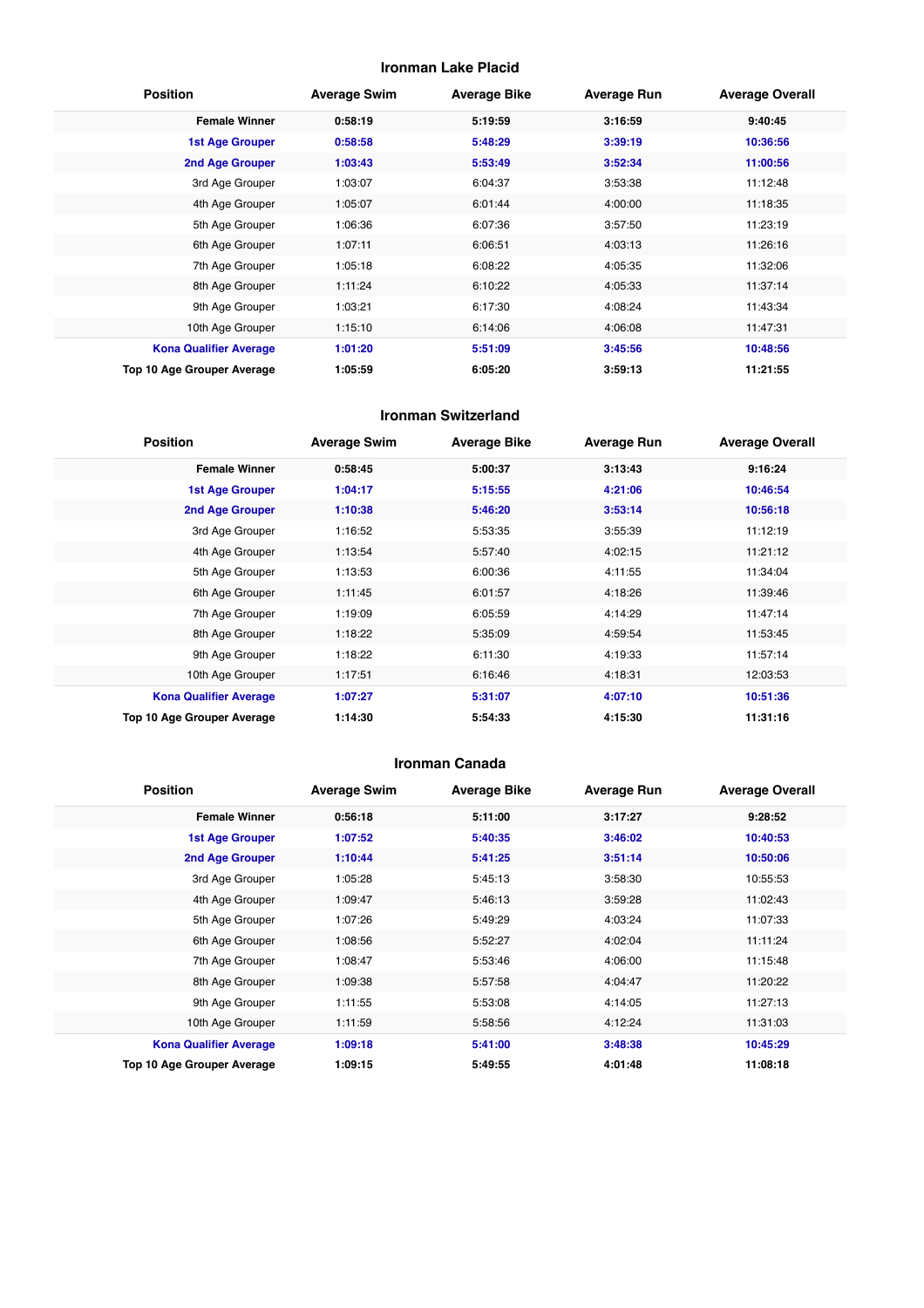#### **Ironman Maastricht-Limburg**

| <b>Position</b>               | <b>Average Swim</b> | <b>Average Bike</b> | <b>Average Run</b> | <b>Average Overall</b> |
|-------------------------------|---------------------|---------------------|--------------------|------------------------|
| <b>Female Winner</b>          | 0:56:26             | 5:16:10             | 3:21:17            | 9:39:24                |
| <b>1st Age Grouper</b>        | 1:10:53             | 5:42:39             | 3:43:08            | 10:43:38               |
| 2nd Age Grouper               | 1:09:24             | 6:17:29             | 3:50:30            | 11:28:07               |
| 3rd Age Grouper               | 1:07:24             | 6:01:26             | 4:10:12            | 11:29:15               |
| 4th Age Grouper               | 1:16:02             | 6:16:16             | 4:06:37            | 11:51:28               |
| 5th Age Grouper               | 1:17:22             | 6:21:40             | 4:06:45            | 11:56:03               |
| 6th Age Grouper               | 1:05:23             | 6:25:01             | 4:21:08            | 12:02:01               |
| 7th Age Grouper               | 1:22:00             | 7:06:02             | 4:09:20            | 12:49:02               |
| 8th Age Grouper               | 1:34:12             | 6:55:02             | 4:56:10            | 13:37:04               |
| 9th Age Grouper               | 1:34:33             | 7:43:08             | 4:17:50            | 13:52:44               |
| 10th Age Grouper              | 1:08:29             | 6:54:05             | 5:59:05            | 14:15:49               |
| <b>Kona Qualifier Average</b> | 1:10:53             | 5:42:39             | 3:43:08            | 10:43:38               |
| Top 10 Age Grouper Average    | 1:16:34             | 6:34:16             | 4:22:04            | 12:24:31               |

#### **Ironman Boulder**

| <b>Position</b>               | <b>Average Swim</b> | <b>Average Bike</b> | <b>Average Run</b> | <b>Average Overall</b> |
|-------------------------------|---------------------|---------------------|--------------------|------------------------|
| <b>Female Winner</b>          | 1:05:01             | 4:56:46             | 3:27:02            | 9:36:47                |
| <b>1st Age Grouper</b>        | 1:01:10             | 5:12:54             | 3:42:53            | 10:06:55               |
| 2nd Age Grouper               | 1:23:43             | 5:15:23             | 3:44:27            | 10:31:24               |
| 3rd Age Grouper               | 1:11:56             | 5:36:23             | 3:58:50            | 10:55:57               |
| 4th Age Grouper               | 1:15:28             | 5:30:37             | 4:08:56            | 11:04:13               |
| 5th Age Grouper               | 1:16:36             | 5:31:29             | 4:11:19            | 11:09:59               |
| 6th Age Grouper               | 1:38:45             | 5:26:22             | 4:00:34            | 11:16:36               |
| 7th Age Grouper               | 1:05:49             | 5:37:00             | 4:28:11            | 11:21:16               |
| 8th Age Grouper               | 1:21:28             | 6:01:53             | 3:50:32            | 11:28:10               |
| 9th Age Grouper               | 1:19:41             | 5:44:09             | 4:15:03            | 11:31:18               |
| 10th Age Grouper              | 1:06:31             | 5:43:40             | 4:34:51            | 11:36:05               |
| <b>Kona Qualifier Average</b> | 1:12:26             | 5:14:08             | 3:43:40            | 10:19:09               |
| Top 10 Age Grouper Average    | 1:16:06             | 5:33:59             | 4:05:33            | 11:06:11               |

#### **Ironman Sweden**

| <b>Position</b>               | <b>Average Swim</b> | <b>Average Bike</b> | <b>Average Run</b> | <b>Average Overall</b> |
|-------------------------------|---------------------|---------------------|--------------------|------------------------|
| <b>Female Winner</b>          | 0:55:01             | 4:54:58             | 3:10:40            | 9:04:11                |
| 1st Age Grouper               | 1:12:36             | 5:17:57             | 3:41:07            | 10:17:50               |
| 2nd Age Grouper               | 1:14:04             | 5:16:39             | 3:58:03            | 10:35:09               |
| 3rd Age Grouper               | 1:15:55             | 5:28:39             | 3:50:40            | 10:42:33               |
| 4th Age Grouper               | 1:14:29             | 5:30:26             | 4:00:51            | 10:52:46               |
| 5th Age Grouper               | 1:14:06             | 5:38:49             | 3:57:47            | 10:57:41               |
| 6th Age Grouper               | 1:22:49             | 5:40:05             | 3:55:23            | 11:05:45               |
| 7th Age Grouper               | 1:13:39             | 5:55:50             | 3:52:33            | 11:08:58               |
| 8th Age Grouper               | 1:22:04             | 5:47:42             | 3:56:57            | 11:14:43               |
| 9th Age Grouper               | 1:29:04             | 5:48:17             | 3:53:19            | 11:21:22               |
| 10th Age Grouper              | 1:19:33             | 5:45:56             | 4:12:38            | 11:26:54               |
| <b>Kona Qualifier Average</b> | 1:13:20             | 5:17:18             | 3:49:35            | 10:26:30               |
| Top 10 Age Grouper Average    | 1:17:50             | 5:37:02             | 3:55:56            | 10:58:22               |